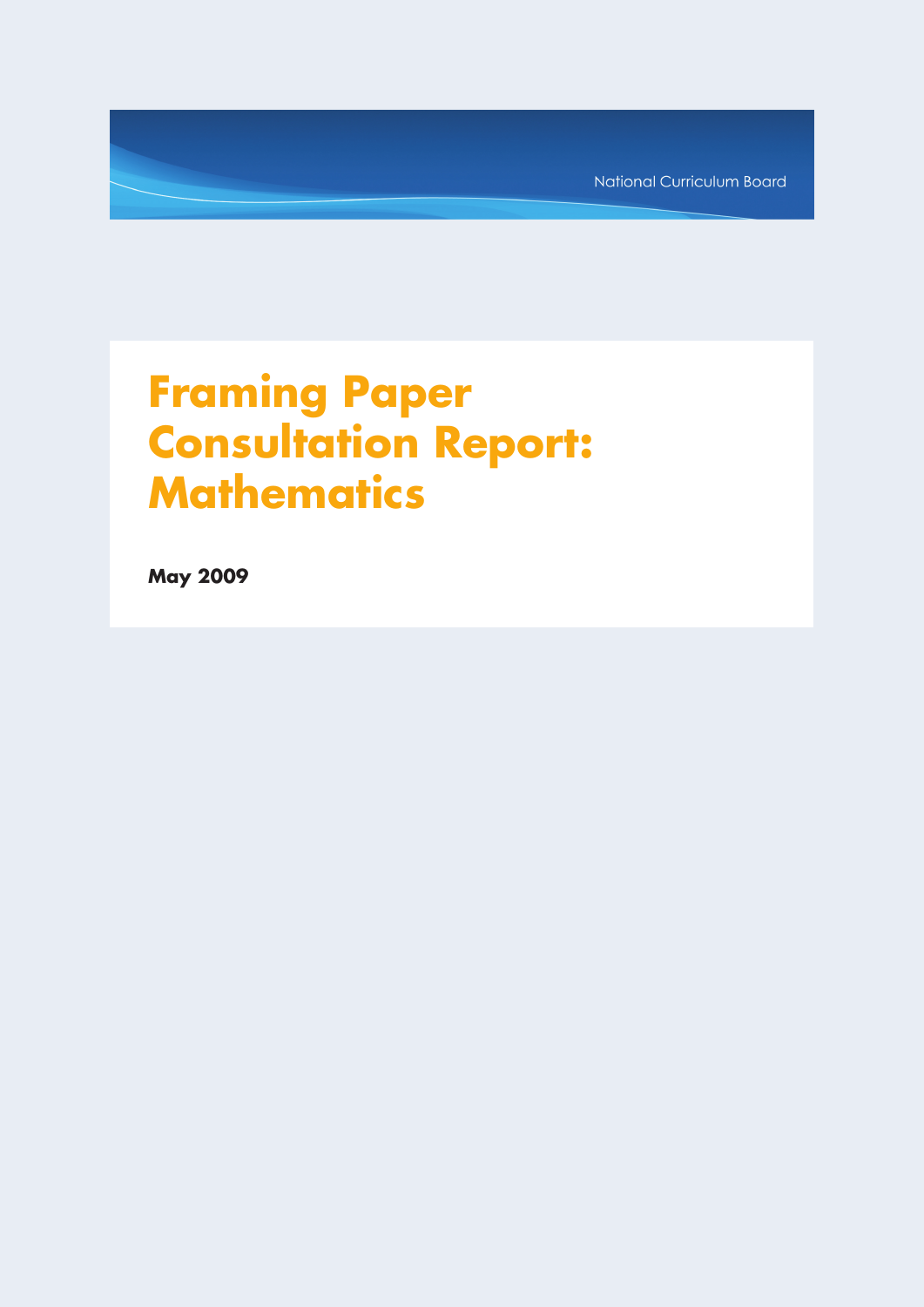## COPYRIGHT

© Commonwealth of Australia 2009

This work is copyright. You may download, display, print and reproduce this material in unaltered form only (retaining this notice) for your personal, non-commercial use or use within your organisation. All other rights are reserved. Requests and inquiries concerning reproduction and rights should be addressed to:

Commonwealth Copyright Administration Copyright Law Branch Attorney-General's Department Robert Garran Offices National Circuit Barton ACT 2600 Fax: 02 6250 5989

or submitted via the copyright request form on the website http://www.ag.gov.au/cca.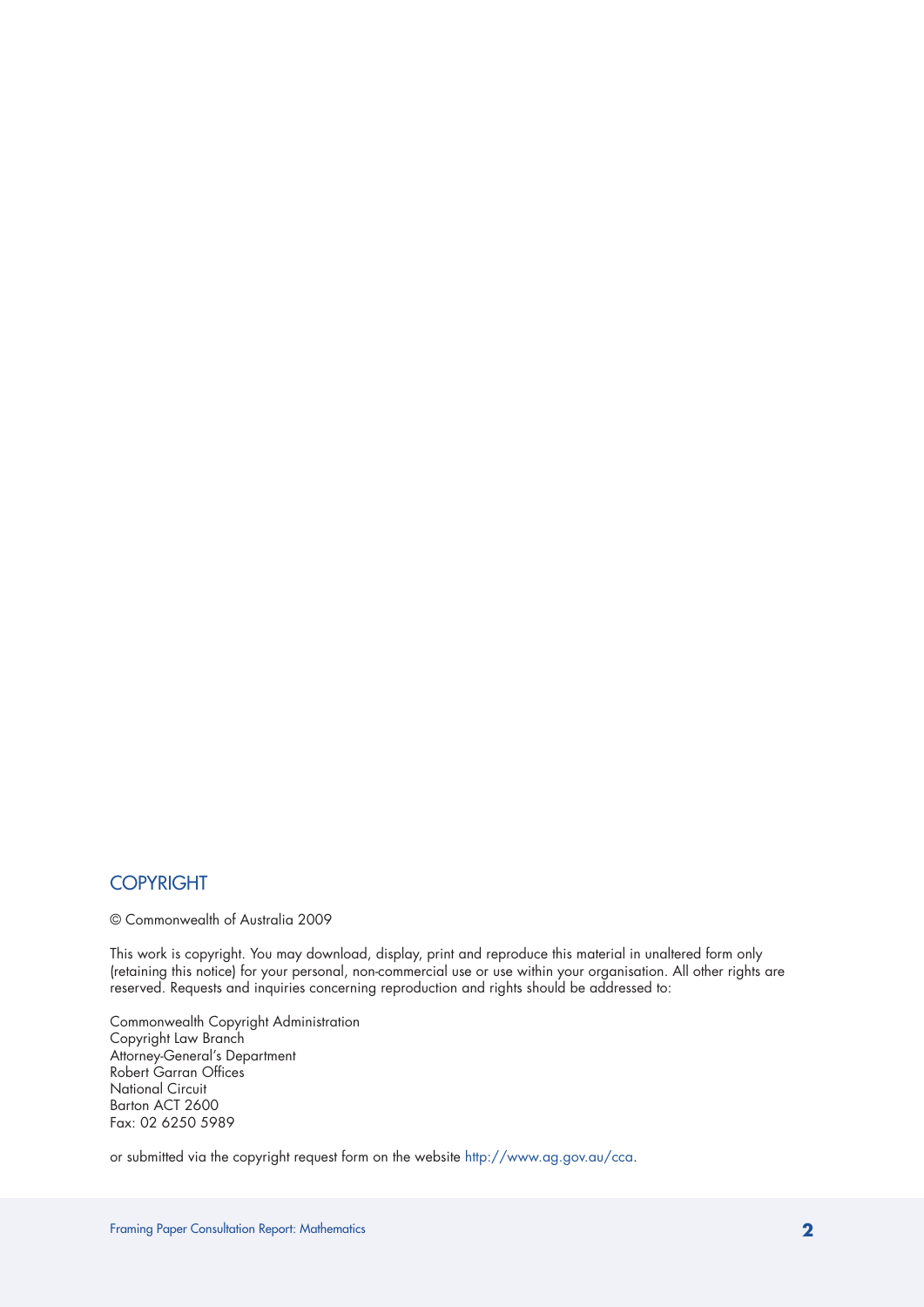## **CONTENTS**

| $\mathbf{1}$ . | <b>Introduction</b>                                                          | 4       |
|----------------|------------------------------------------------------------------------------|---------|
| 2.             | <b>Consultation</b>                                                          | 4       |
| 3.             | Feedback affirming the directions in the<br><b>Mathematics Framing Paper</b> | 6       |
| 4.             | <b>Feedback requiring further examination</b>                                | 7       |
| 5.             | Addressing feedback requiring further examination                            | $12 \,$ |
| 6.             | <b>Summary of Framing Paper feedback</b>                                     | 20      |
| 7.             | Appendix: What the community said in response<br>to NCB survey questions     | 21      |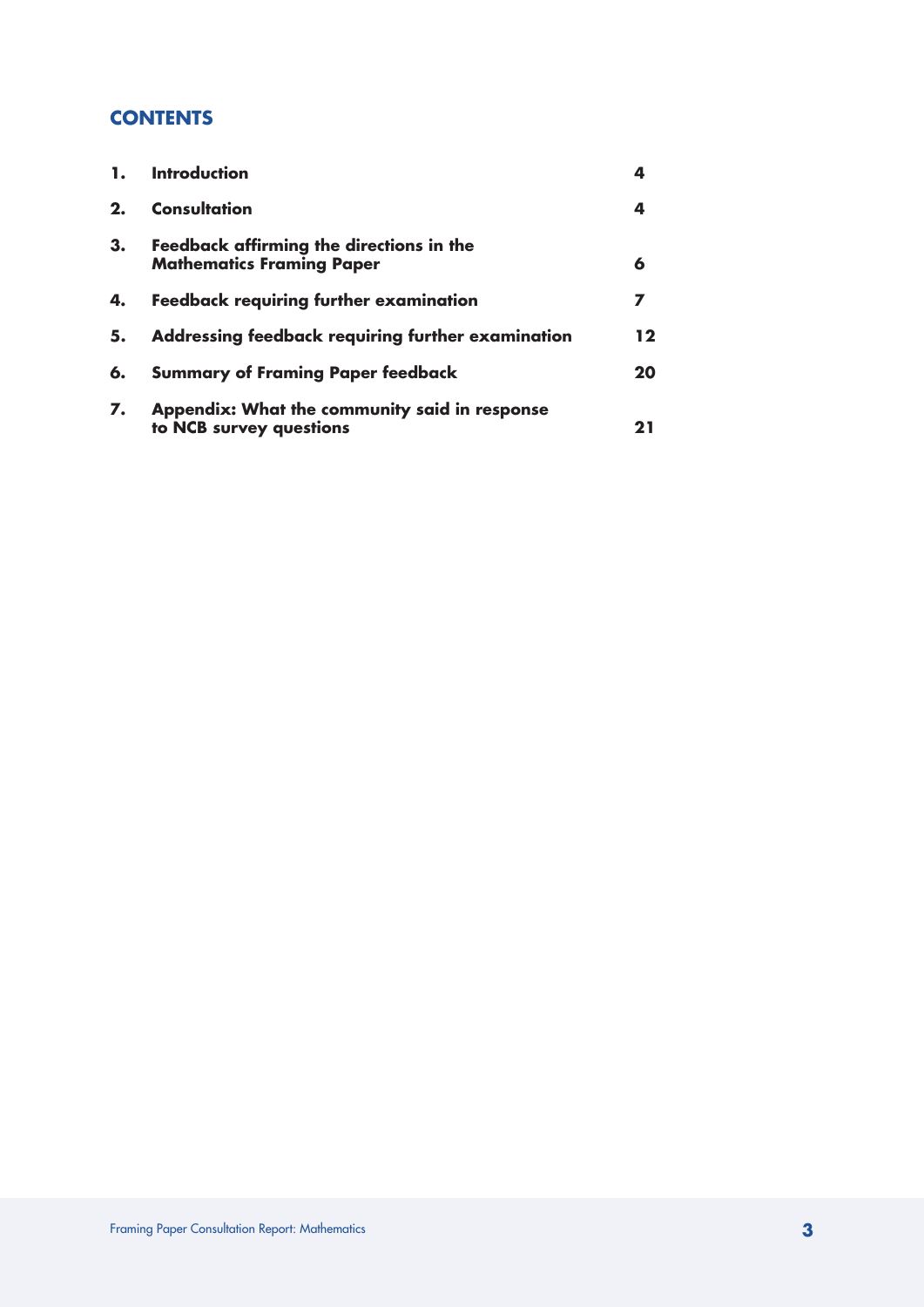## **1. Introduction**

The National Curriculum Board has been charged with developing a single, world-class national curriculum for all Australian students from Kindergarten to Year 12, starting with the key learning areas of English, mathematics, the sciences and history.

On 20 November 2008, the National Curriculum Board released for public consultation the set of curriculum framing papers for English, mathematics, the sciences and history. The consultation period officially closed on 28 February 2008. The purpose of the consultation was to obtain feedback from stakeholders that would inform the rewriting of the framing papers to the point where they would be foundational documents for writing the national curriculum.

The framing papers were developed from advice obtained through an extensive consultation process involving national forums, guidance from individual experts and focus groups, input from teachers and academics, and direct feedback through the Board's website.

This report provides a brief description of the consultation process, the process of data analysis, and a summary of the analysis of all feedback received. The summary analysis outlines affirmations for the directions in the framing papers, and matters requiring further examination.

The feedback analysis is representative of more than 1100 responses, 226 of which were in relation to the mathematics Framing Paper. Feedback was received in two forms – via completion of surveys (most through online lodgement) responding to questions asked by the Board, and via formal submissions lodged either electronically or by mail. It represents the contributions of education authorities, professional education associations, individual educators, business and industry, community groups and individuals. The report also provides tabulated data indicating the spread of responses across the many stakeholder groups.

The Board acknowledges with appreciation the contributions of all respondents to the consultation. Many written submissions were extraordinarily detailed, while others provided briefer more indicative input, clearly waiting to contribute further as the curriculum writing process gets under way.

## **2. Consultation**

## **Process**

The National Curriculum Board has committed to an open curriculum development process with substantial consultation with the profession and the public. Stakeholder groups include government, education authorities (national, state and territory, government, Catholic and Independent, and local school authorities where such bodies exist), parent bodies, professional educational associations, academics, business and industry groups, wider community groups and interested individuals from the wider community.

The Board's primary consultation instrument was a survey seeking stakeholder responses to questions posed by the Board in relation to each framing paper. The survey instrument was placed on the Board's website to permit online completion and lodgement. Respondents for whom this was not suitable chose to either mail, email to the Board's feedback box (feedback@ncb.org.au) or fax the survey responses in to the Board.

Many stakeholders chose to respond by preparing formal submissions. These were received by the Board through mail, email or fax.

All online survey responses and submissions through the Board's electronic feedback mailbox triggered an immediate electronic message of acknowledgment and appreciation for the contribution. All other submissions were responded to individually by staff of the Office of the Board.

Section 5 of this report contains a summary of framing paper survey responses and submissions by respondent group.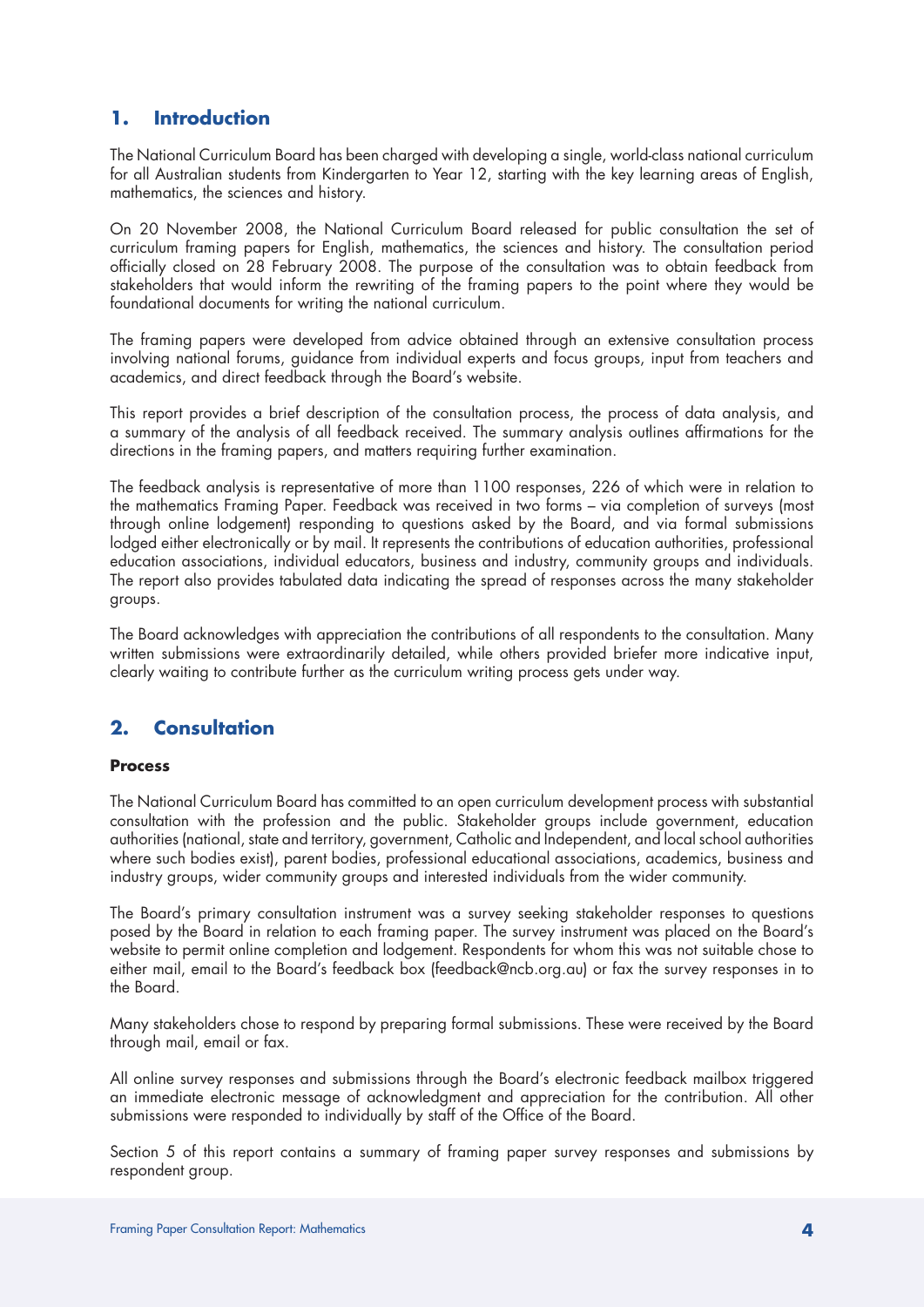The consultation period officially closed on 28 February 2009. At this point in time, the online survey environment was closed. However, significant numbers of responses continued to flow in after that date, and were being entered into the data base as late as the end of March. During March, a gap analysis of major stakeholders was prepared, and direct contact was made with those stakeholders, to ensure that submissions were still forthcoming and would be taken into account in the data analysis process.

In addition to this formal consultation process, a range of consultation forums were held to ensure that specific concerns also within the Board's curriculum development responsibilities are met. These include:

- equity and diversity
- futures-orientation
- stages of schooling
- continua for literacy, numeracy and ICT
- needs of Indigenous children and incorporation of Indigenous perspectives
- Asia-literacy and
- sustainability.

## **Data Analysis**

Upon receipt, every submission and survey response was formally recorded. Those not received through the online process were either scanned (in the case of submissions) or entered manually into the database. A single record of the details of all responses was updated as they were received and weekly summary reports prepared.

Every submission was read by relevant Board staff, and a summary of significant points in each submission was noted for consideration in the collation and analysis of the data. At the same time, the full text of all submissions was recorded for analysis.

The outcomes of the data analysis have been documented in two main forms – feedback that affirms the directions (broad and specific) of the individual framing papers, and feedback that indicates matters that require further examination. In the latter case, additional processes have been put in place to conduct that further examination.

From the data analysis, major affirmations and major areas for examination have been identified in the report. These have been identified both by the strength and frequency of their presence in the responses. Minority insights from individuals or groups of respondents were respectfully taken into account but may not necessarily appear in the report. This does not indicate a rejection of their value as contributions, but recognition of the major directions and concerns emanating from the larger body of data.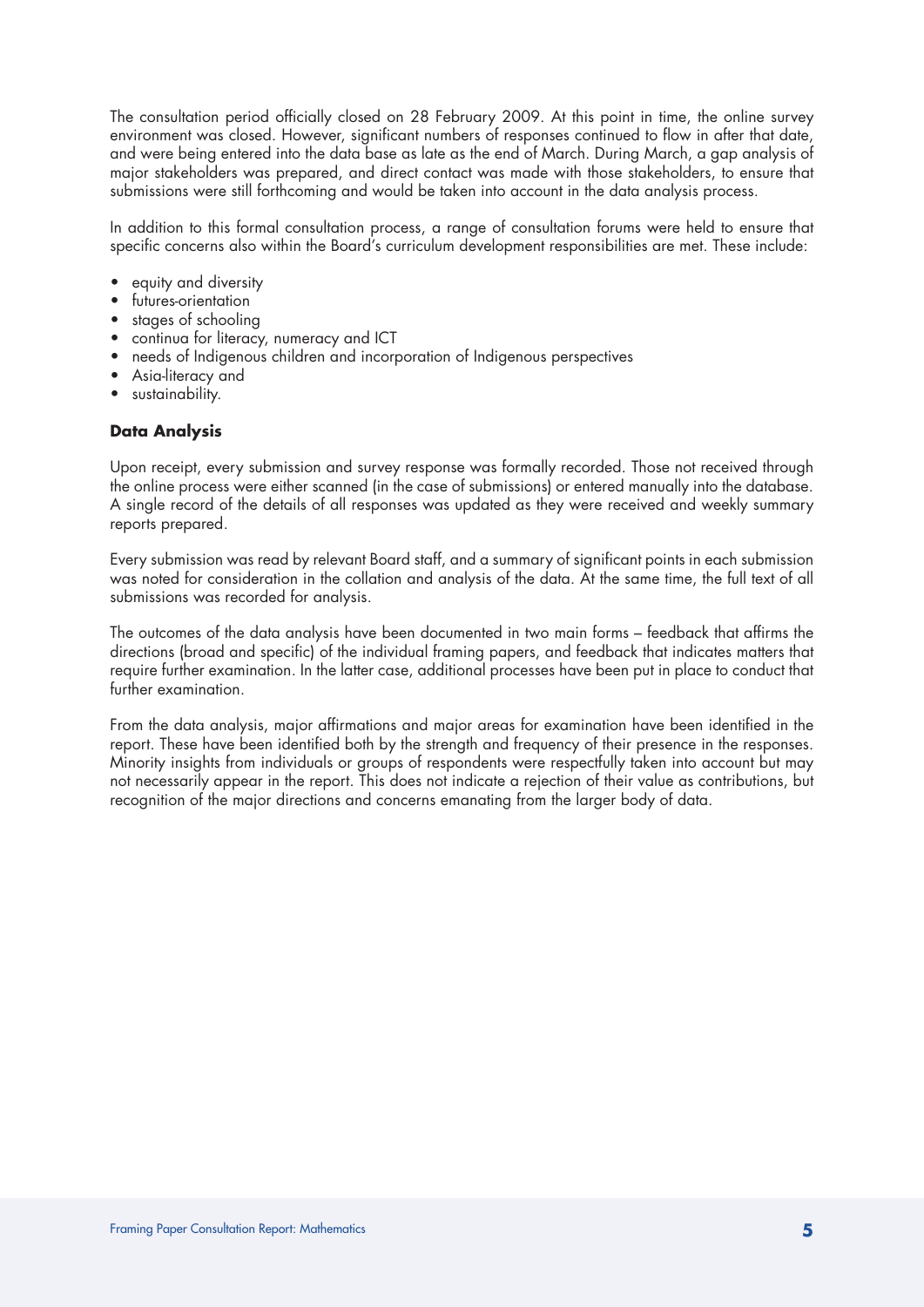## **3. Feedback affirming the directions in the Mathematics Framing Paper**

The quantitative data, provided in the table below, indicates a strong level of support for the Mathematics Framing Paper as a whole.

|                                                                                                                                                  | Strongly<br><b>Disagree</b> | <b>Disagree</b> | Agree | Strongly<br>Agree |
|--------------------------------------------------------------------------------------------------------------------------------------------------|-----------------------------|-----------------|-------|-------------------|
| To what extent do you agree with the aims of the<br>mathematics curriculum?                                                                      | 5%                          | 8%              | 47%   | 39%               |
| To what extent do you agree with the definitions and<br>applications of terms used in the paper?                                                 | 7%                          | 16%             | 46%   | 31%               |
| The proposed structure identifies the curriculum focus for<br>Stage 1 of schooling. To what extent do you agree with the<br>focus in this stage? | 9%                          | 9%              | 53%   | 28%               |
| The proposed structure identifies the curriculum focus for<br>Stage 2 of schooling. To what extent do you agree with the<br>focus in this stage? | $7\%$                       | 10%             | 56%   | 27%               |
| The proposed structure identifies the curriculum focus for<br>Stage 3 of schooling. To what extent do you agree with the<br>focus in this stage? | 8%                          | 21%             | 42%   | 29%               |

Particular areas of support have been noted below about each aspect of the framing paper. The level of support ranges from general support for some areas which indicates that a majority of respondents were generally supportive with additional comments or suggestions, to strong endorsement where there was significant majority support.

## **Introduction**

• The introduction to the paper has been generally supported

## **Aims**

• The proposed aims of the mathematics curriculum have been strongly endorsed

## **Terms used in this paper**

- The number and nature of the content strands have been strongly endorsed
- The number and nature of the proficiency strands have received general support

## **Considerations**

- The proposition for a clear and succinct curriculum has been strongly endorsed
- The notion of depth over breadth of content has been generally supported

## **Structure of the curriculum**

- The curriculum foci for Stage 1, 2 and 3 of schooling have been strongly endorsed
- The notion of four senior secondary courses has been generally supported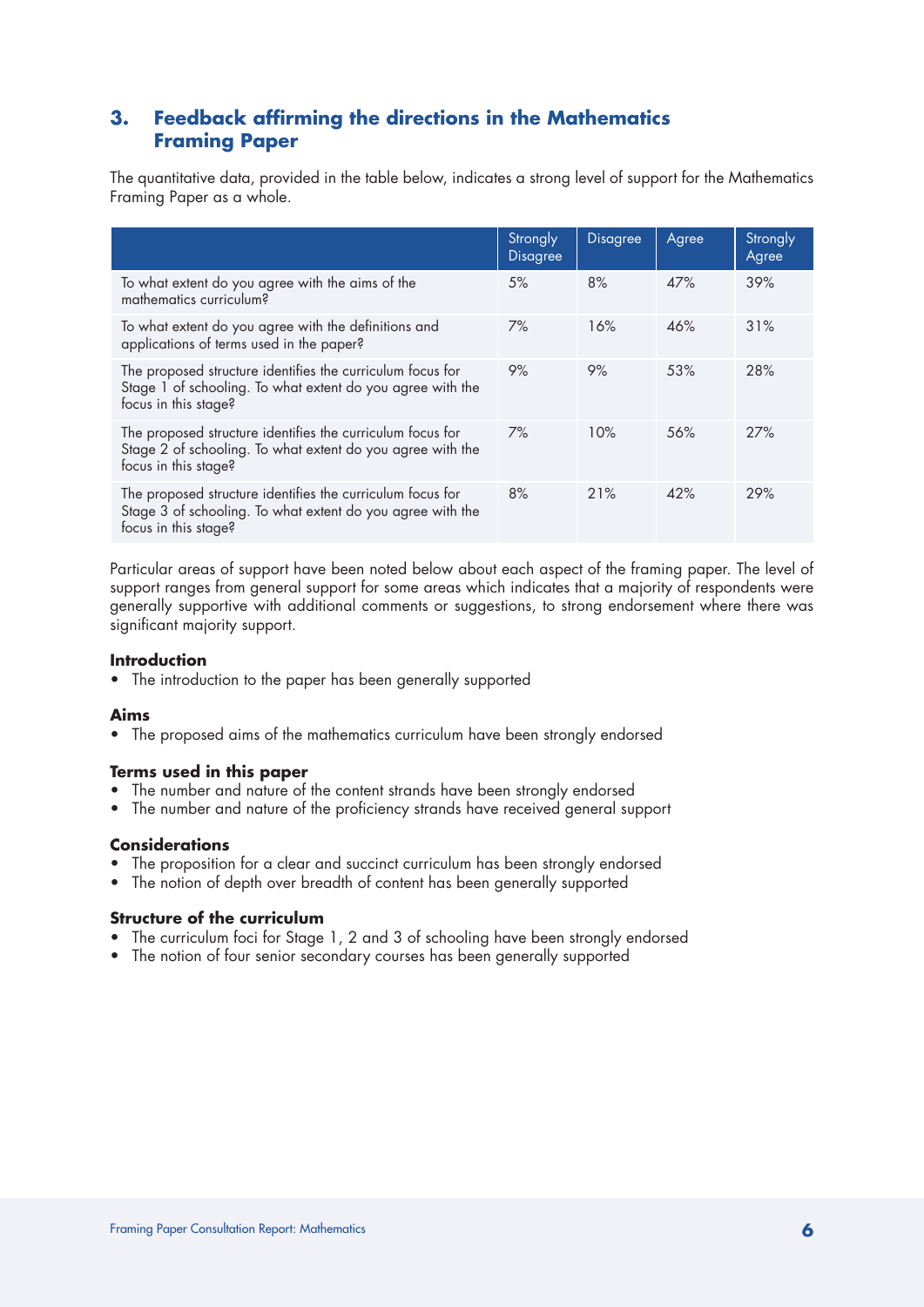## **4. Feedback requiring further examination**

The following matters have been identified as areas requiring further examination:

## **1.0 Nature of the organisation of content**

- 1.1 Respondents were supportive of the number and nature of the content strands, however this did not assure a less crowded curriculum.
- 1.2 Respondents were generally supportive of the proficiency strands, however concerns were expressed about: the separation of problem solving and reasoning; the use of the term "fluency" and the artificial separation from understanding; and how the 'understanding' proficiency was different from content learning.
- 1.3 Respondents also commented that the notion of and term "working mathematically" should not be lost and that it would be beneficial to clearly define the term for teachers eg. problem posing and problem solving, mathematical modelling, developing proofs, conjecturing, making and conducting investigations are essential elements of working mathematically
- 1.4 Many respondents directly or indirectly identified the need to clarify the relationship between, and the application of, the content and proficiency strands.
- 1.5 Many respondents commented that the national curriculum should make strong connections across learning areas and allow for curriculum integration.
- 1.6 While some respondents commented that they felt the terms 'space', 'chance' and 'data' would be appropriate, particularly K-10, the majority of respondents welcomed the return to the traditional mathematical terms as they were seen to better describe the nature of the mathematics being taught and learnt.

## **2.0 Specification of content**

- 2.1 Some respondents reported a desire to see further detail in what is described by the content and proficiency strands and in the content at each stage of schooling including the sequence and emphases of particular topics.
- 2.2 Despite general support for less topics, the comment was made that working in more depth on fewer topics requires teachers with strong content knowledge and understanding. Further, that creating brief statements relating to the intended curriculum will not necessarily thin out the implemented curriculum.
- 2.3 Some specific advice on mathematical content was provided about such matters as the application of statistics and algebra.
- 2.4 Some respondents commented on the perceived absence of the affective domain, requesting that elements of the content be used to enhance a positive disposition toward mathematics.
- 2.5 Many respondents put forward the view that there was a need to engage more students and this could be done by specifying content that enabled connection and relevance to their life, using everyday problems and situations.
- 2.6 Some respondents recommended that the national mathematics curriculum should clearly articulate the content through the identification of a core of mathematics that students should learn and teachers should teach.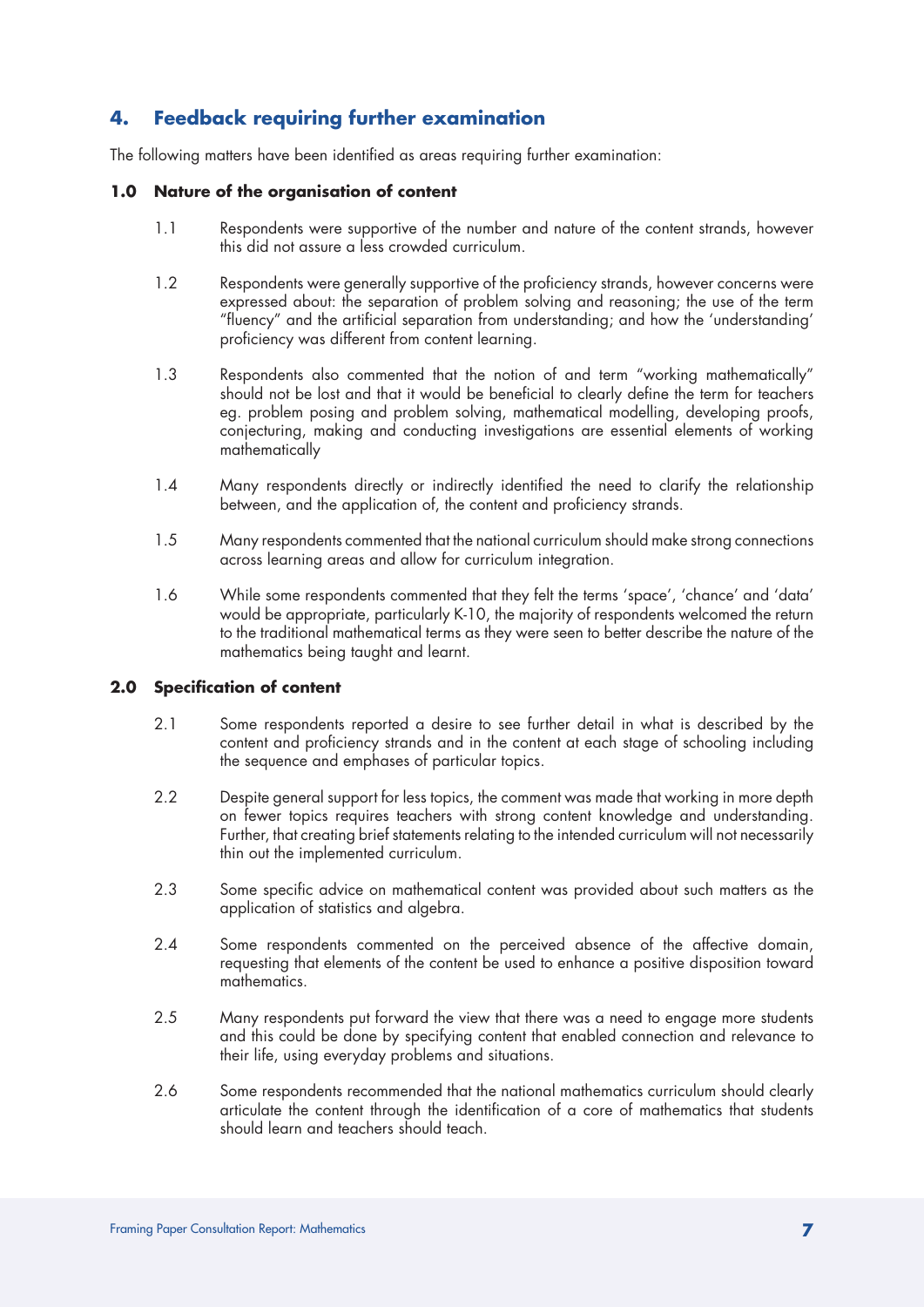## **3.0 Addressing the needs of all learners**

- 3.1 Respondents often valued depth over content acceleration as an opportunity to extend students. Many were keen to see challenging mathematics to engage students at the higher end of the achievement scale. Some felt it was important to extend students vertically by challenging them with more rigorous work.
- 3.2 Depth of study with fewer topics was seen generally as an appropriate and supported method to thin an overcrowded curriculum.
- 3.3 A number of respondents also emphasised the necessity of a good grounding in basic mathematics as an integral foundation upon which to build understanding of more complex concepts and content.
- 3.4 Ability streaming was mentioned by several respondents as a potential solution to issues raised. For example, the opportunity for Year 9 and 10 students intending to take higher level mathematics in the senior years having a curriculum pathway to that end.
- 3.5 Many respondents endorsed the need to preserve options for every student for as long as possible. Content should be accessible to every student including those from low SES background, language backgrounds other than English or special education needs (eg intellectual disabilities, learning difficulties). The nature of the content should also reflect the diversity of Australian students and communities in which they live.

## **4.0 Stages of schooling**

- 4.1 Many respondents explicitly stated or recommended that content be written for every year of schooling.
- 4.2 In relation to the stage one descriptions, respondents variously commented on:
	- the need to build on the national Early Years Learning Framework and to refer to other research evidence including Count Me In Too (NSW), Early Numeracy Research Project (NSW), First Steps (WA) and Numeracy Development Project (NZ);
	- using 'patterns' to denote pre-algebraic thinking from the beginning; pattern making is a natural exploratory activity of young children; by giving children the chance to create patterns from an early age, they develop their capacity to generalise about number patterns and relationships and this ability is at the heart of algebraic thinking.
- 4.3 In relation to the stage two descriptions, some respondents commented on the need to include:
	- subitising and partitioning, using deep understanding of whole numbers to build understandings of fractions and decimals and development of conceptual understanding of place value; proportional reasoning including fractions, decimals, percentages; and developing number sense and fluency and flexibility with number through mental computation skills.
- 4.4 In relation to the stage three descriptions, some respondents identified the need to:
	- encourage concrete materials and investigative thinking; develop deep understanding of algebra with adequate time to use algebraic modelling and applications; develop critical statistical literacy skills; and build on primary school knowledge and skills.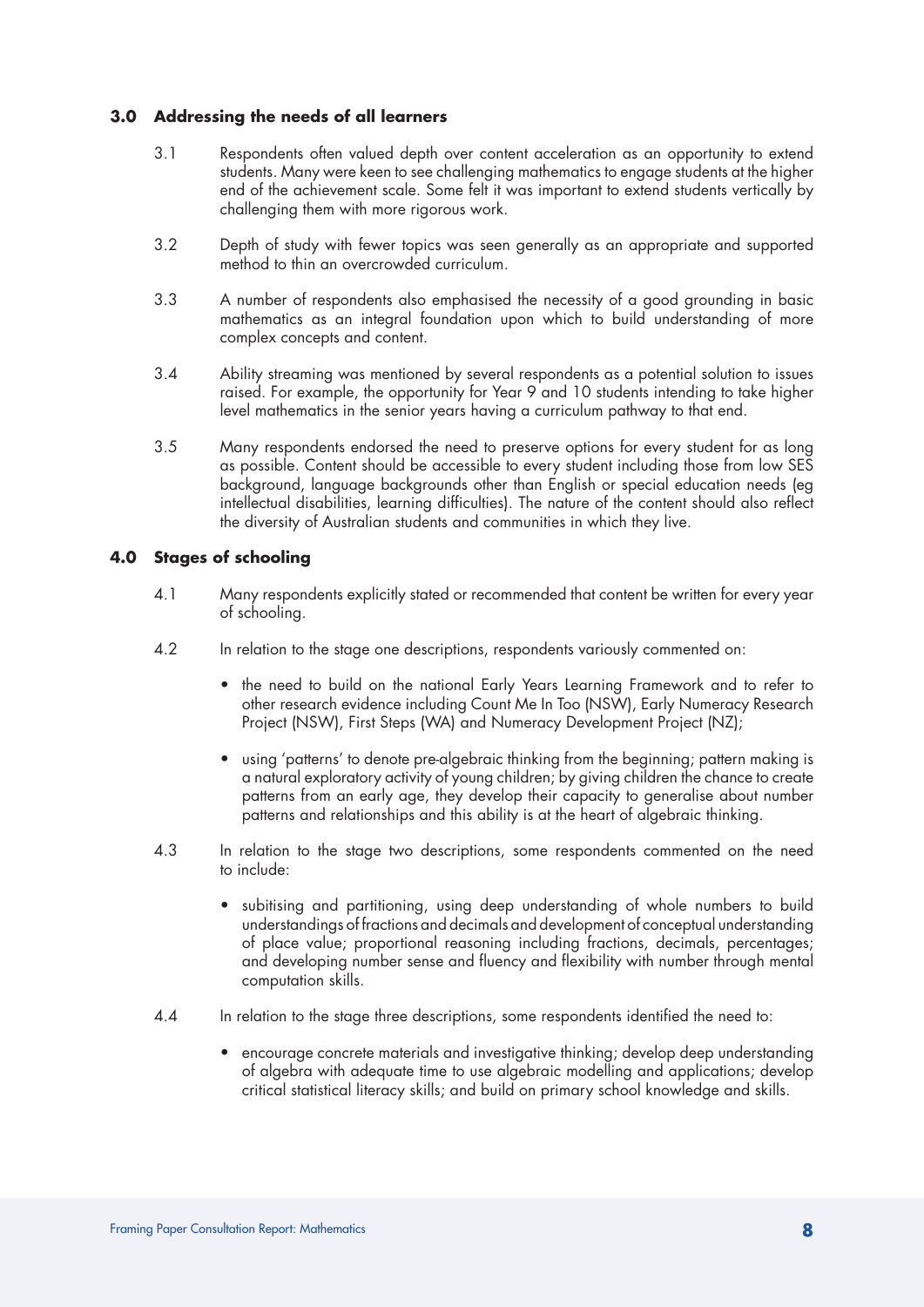## **5.0 Number and nature of senior secondary courses**

- 5.1 A large majority of respondents preferred four senior secondary courses. Most of those commented that the fourth course should be for those students in a strong vocational program.
- 5.2 The nature of the courses described in the framing paper was supported by most respondents, however many suggested that the Barrington terms should not be used to name the courses.
- 5.3 Advice was given that the described "intermediate" and "advanced" courses should, at a minimum, be calculus-based courses. There was no clear advice about the importance of including calculus in the "elementary" course.
- 5.4 Some respondents stated that the number of courses was less critical than the provision of multiple entry and exit levels to enable all students to engage or re-engage with mathematics.
- 5.5 A few respondents stated that the current rigour of Year 11 and 12 courses in their particular states needed to be maintained.

## **6.0 Concept of numeracy and its relationship to the national mathematics curriculum**

- 6.1 Many respondents commented favourably on the inclusion and focus of numeracy outlined in the Framing Paper but also expressed the view that there was a lack of clarity about how the relationship between mathematics and numeracy was described.
- 6.2 Many respondents saw numeracy not being the specific domain of mathematics alone and that it should also be taught through other subjects or learning areas. Suggestions were made to ensure that the nature of cross-curricular numeracy was not lost from the other learning areas and that the numeracy requirements should be embedded.
- 6.3 In connecting numeracy to other learning areas there is a need for common understanding of language, symbolism and representation; and to introduce concepts at an appropriate developmental level and synchronise timing of these concepts across disciplines.
- 6.4 Building numeracy into the curriculum is important and desirable but not all teachers are confident in their own mathematical ability or disposed to engage with mathematics.
- 6.5 Some respondents suggested that numeracy requirements form part of the assessment requirements at the conclusion of each stage. Some responded that numeracy should not be separated from content and proficiency strands.

## **7.0 Application of technology and incorporation into the curriculum**

- 7.1 Respondents were generally in favour of the position on technology in the framing paper. Whether in support or opposition, many commented that digital technologies should be used purposefully and be seen as a tool to support the learning in mathematics not to replace knowledge of the basics.
- 7.2 The interaction between technology and curriculum is dynamic. New and emerging technologies provide not just new tools for doing mathematics but new possibilities for pedagogical approaches.
- 7.3 The issue of equity of access, teacher training and resource funding was raised by a number or respondents concerned with a mandated level of technology and the expense for schools, students and parents, especially in low socio-economic areas.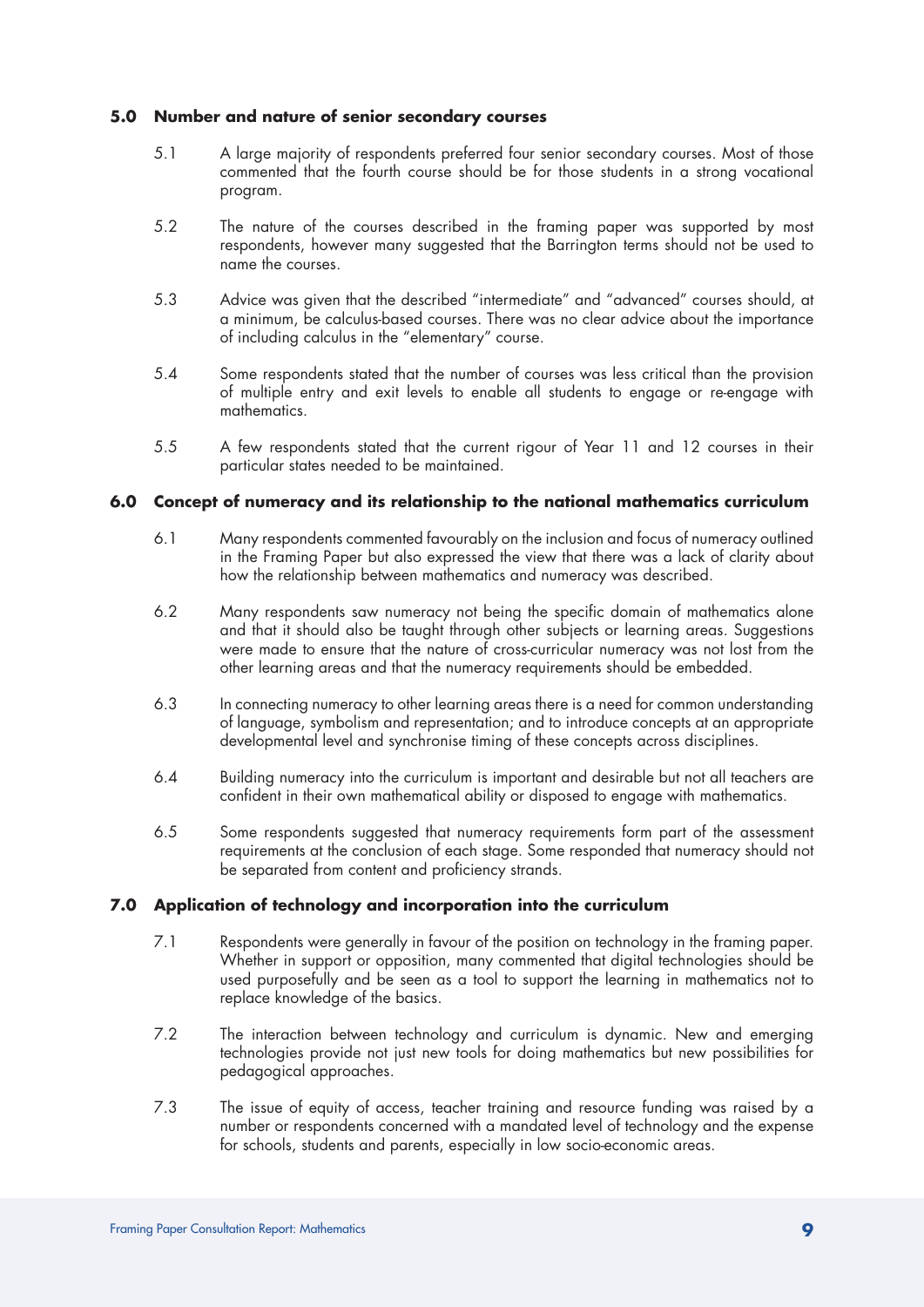- 7.4 Respondents commented that it would be important for teachers to outline to students the appropriate use of the technology that they can access. Further, respondents felt that teacher training would be required if the proposal in the Framing Paper was adopted.
- 7.5 A number of the issues identified by respondents may be influenced by their uncertainty around the assertion in the paper that the curriculum needs to "embed digital technologies so that they are not optional extras". A number of respondents perceived the framing paper proposal to imply a mandate for CAS calculators. Many commented that the use of a particular technology instrument should not be mandated and that the use of technology should be incorporated as appropriate with examples.

## **8.0 Clarity of language and structure**

- 8.1 Many respondents expressed a desire for a consistent application of the mathematics terms used in the paper.
- 8.2 There has been general feedback that there needs to be a degree of consistency across the learning areas in the general curriculum terms used.
- 8.3 Respondents provided advice variably about improvements to the structure and content of the introduction and aims sections and refinements to the language throughout the document.

## **9.0 Other considerations**

- 9.1 The following considerations related to curriculum development were raised in the feedback:
	- • It will be important to consult with teachers and provide opportunities for them to review and provide feedback at critical stages in the curriculum development process.
	- Learning area writers and committees must liaise with each other and writing teams to include mathematicians, teachers and mathematics educators.
	- There must be continuing consultation with and involvement of primary school educators, secondary educators and university mathematicians and mathematics educators across the states and territories.
- 9.2 The following considerations have been identified related to implementation. These are outside the remit of the Board but are included for noting.
	- Pedagogy many respondents commented on the importance of providing relevant, purposeful and engaging teaching strategies and the implications for teaching practice in some classrooms where drill and rote learning is prevalent.
	- Teacher training availability of qualified teachers of mathematics, teachers' understanding of mathematical concepts (especially for primary mathematics teachers), ongoing professional development, support for teachers teaching outside their area of expertise, knowledge of appropriate use of technology, pedagogical tools to cope with the paradigm shift.
	- Available resources textbooks to represent the changed thinking about the organisation of mathematics, development of commercial teaching resources, clear and comprehensive diagnostic tools; other suggestions included a national database of electronic teaching resources and on-line experts and mentors and promotion of developmental frameworks like First Steps.
	- Parental involvement support for students.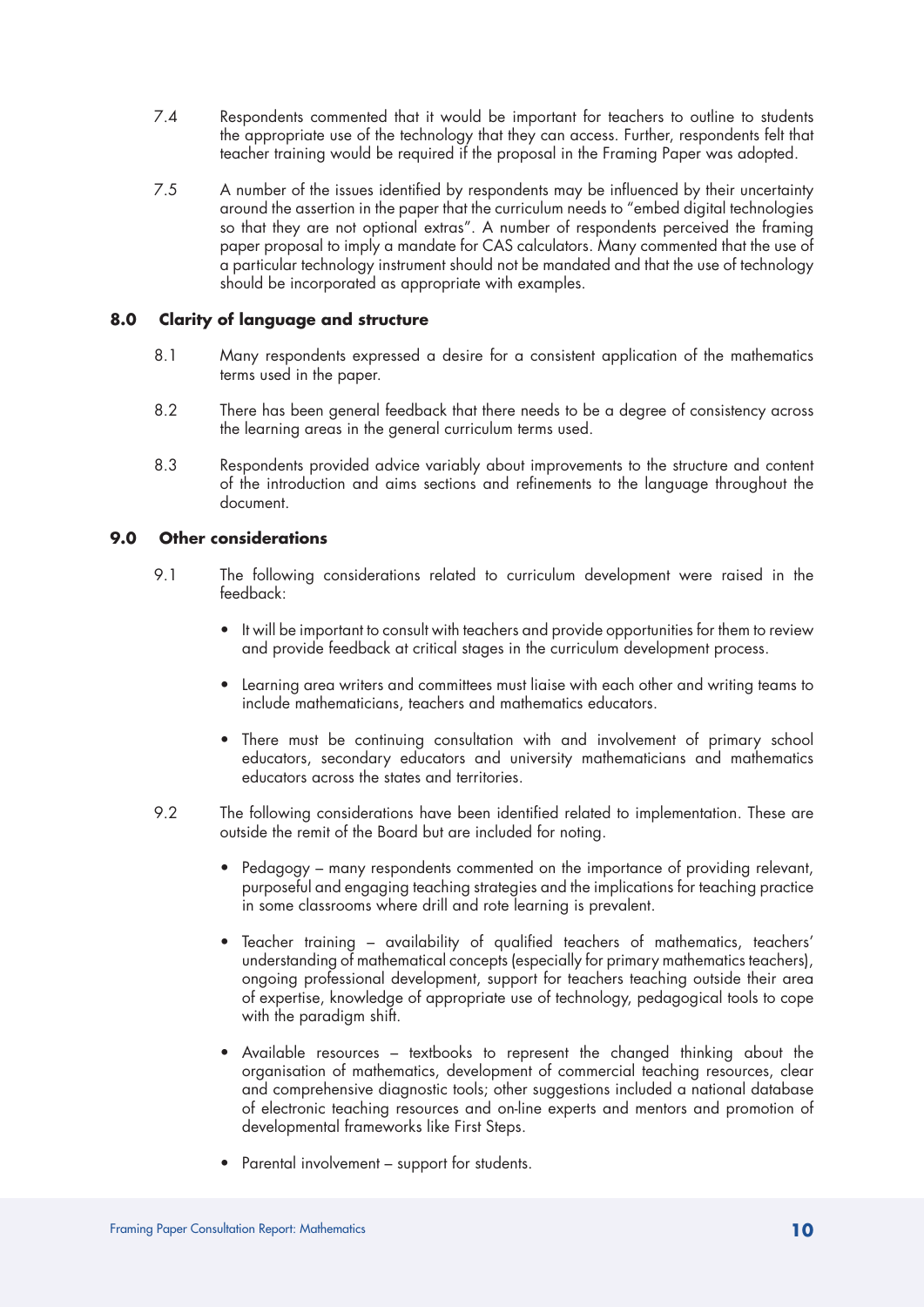- • Student support assistance to achieve the basics before moving beyond, instilling a sense of enjoyment from mathematics, streaming of classes by ability, differentiation, sufficient to support extension of students.
- • Structural considered important by some to arrive at settlements around issues like common starting age and the placement of Year 7 in secondary school.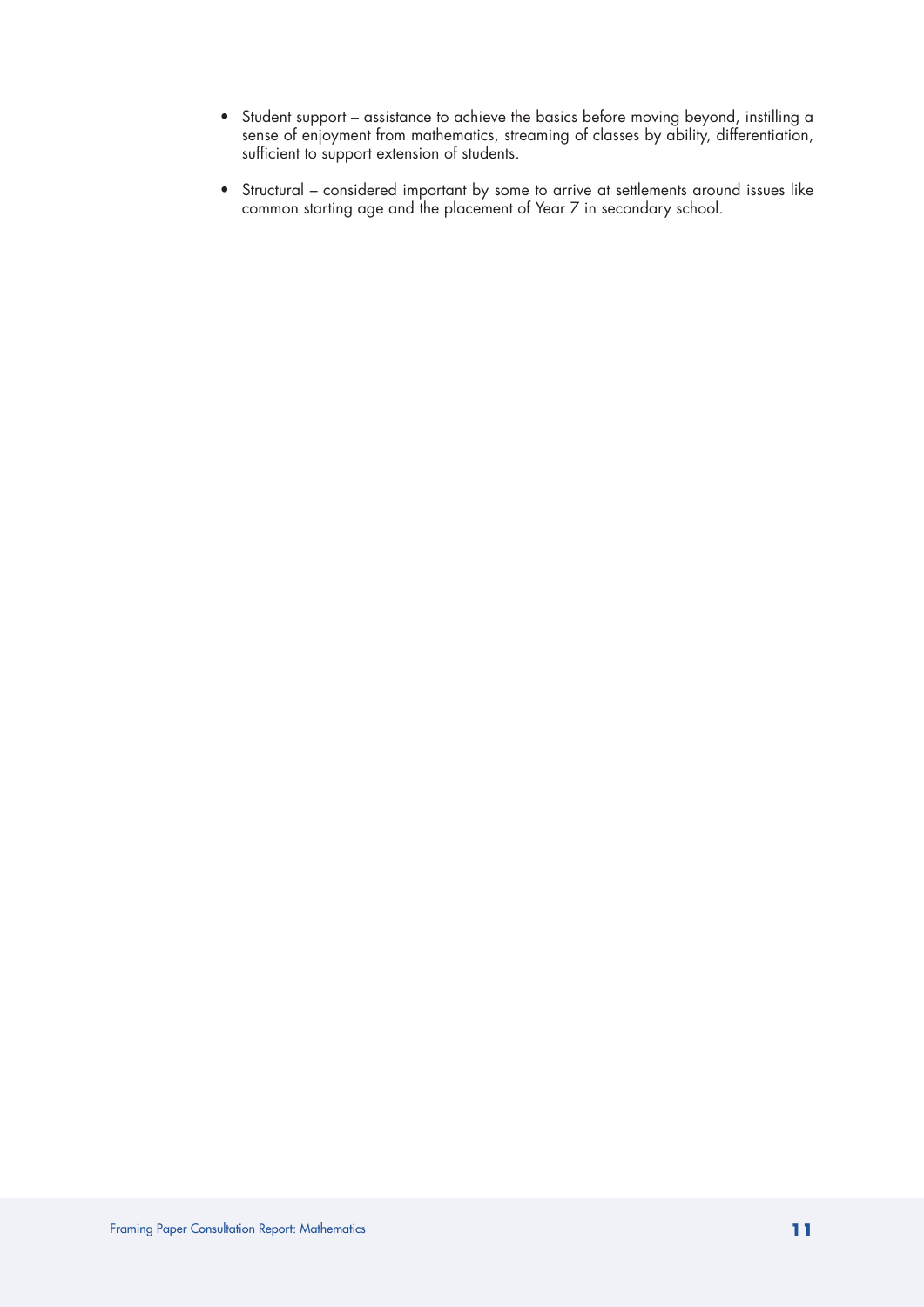## **5. Addressing feedback requiring further examination**

The table that follows identifies the actions that have or will take place in response to the key issues that have emerged from the consultation feedback. In addition, information will be included identifying the source of the feedback.

| No | Item                                                                                                                        | Source                                                                                                                     | Action for consideration                                                                                                                                                                                                                                      |
|----|-----------------------------------------------------------------------------------------------------------------------------|----------------------------------------------------------------------------------------------------------------------------|---------------------------------------------------------------------------------------------------------------------------------------------------------------------------------------------------------------------------------------------------------------|
| ı  | Academics<br><b>Nature of the</b><br>organisation<br>Business & industry<br>of content<br>stakeholders                      |                                                                                                                            | <b>Action 1:</b>                                                                                                                                                                                                                                              |
|    |                                                                                                                             | Advice was sought from an expert mathematics<br>consultation group on key issues raised through the                        |                                                                                                                                                                                                                                                               |
|    |                                                                                                                             | Community members                                                                                                          | consultation feedback. Specific advice and direction<br>was provided about:                                                                                                                                                                                   |
|    |                                                                                                                             | Education authorities<br>Education authority -<br>individual                                                               | • revisions to the text in the section 'Structure of the                                                                                                                                                                                                      |
|    |                                                                                                                             |                                                                                                                            | curriculum' (1.1/1.2/1.4)                                                                                                                                                                                                                                     |
|    |                                                                                                                             | No profile                                                                                                                 | • the interaction between the content and proficiency<br>strands $(1.2/1.4)$                                                                                                                                                                                  |
|    |                                                                                                                             | Parents                                                                                                                    | • the curriculum focus through 'K-12 years of                                                                                                                                                                                                                 |
|    |                                                                                                                             | Principals                                                                                                                 | schooling' $(1.2/1.4)$<br><b>Action 2:</b>                                                                                                                                                                                                                    |
|    |                                                                                                                             | Professional associations -<br>principals                                                                                  | Specific revisions have been made to the Shape of                                                                                                                                                                                                             |
|    |                                                                                                                             | Professional associations -                                                                                                | the Australian Curriculum: Mathematics as follows:                                                                                                                                                                                                            |
|    | teachers (state)<br>Professional associations -<br>teachers (national)<br><b>Teachers</b><br>Undergraduate teacher<br>Union | • Section 3.1 & 3.2: clarification in definitions used<br>to describe the content and proficiency strands<br>(1.1/1.2/1.4) |                                                                                                                                                                                                                                                               |
|    |                                                                                                                             | • Section 5.5: advice about the relationship between<br>content and proficiency strands (1.4)                              |                                                                                                                                                                                                                                                               |
|    |                                                                                                                             | • Section 5.6: strengthened advice about the<br>curriculum foci for the 'Years of schooling K-12'<br>(1.2/1.4)             |                                                                                                                                                                                                                                                               |
|    |                                                                                                                             |                                                                                                                            | <b>Action 3:</b>                                                                                                                                                                                                                                              |
|    |                                                                                                                             |                                                                                                                            | Specific instructions will be provided to the learning<br>area advisory panel and to the curriculum writers on<br>the following matters:                                                                                                                      |
|    |                                                                                                                             |                                                                                                                            | • ensure that the nature of the proposed strands<br>does not lead to overcrowding in the curriculum<br>content written (1.1)                                                                                                                                  |
|    |                                                                                                                             |                                                                                                                            | • ensure relevant links to other curriculum areas are<br>made explicit (1.5)                                                                                                                                                                                  |
|    |                                                                                                                             |                                                                                                                            | For noting:                                                                                                                                                                                                                                                   |
|    |                                                                                                                             |                                                                                                                            | notion of working mathematically is reflected in<br>the proficiency strands but there was agreement to<br>retain structure of the proficiency strands because<br>it provides a more explicit way of representing<br>thinking and working mathematically (1.3) |
|    |                                                                                                                             |                                                                                                                            | retain in the shape paper, the mathematics terms<br>$\bullet$<br>used for the content strands (1.6)                                                                                                                                                           |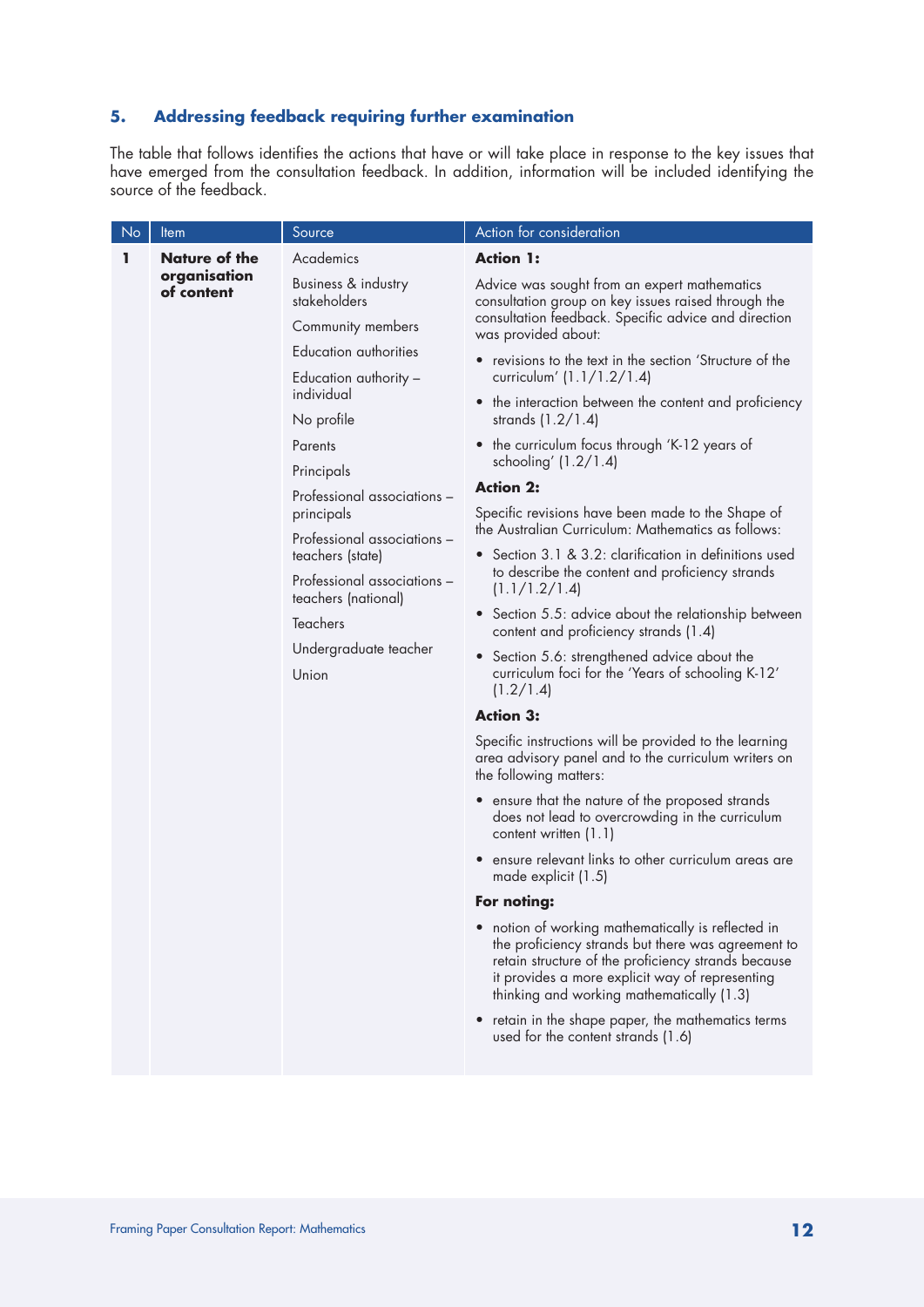| N <sub>o</sub> | <u>Item</u>             | Source                                             | Action for consideration                                                                                                                    |
|----------------|-------------------------|----------------------------------------------------|---------------------------------------------------------------------------------------------------------------------------------------------|
| $\mathbf 2$    | <b>Specification of</b> | Academics                                          | <b>Action 1:</b>                                                                                                                            |
|                | content                 | Business & industry<br>stakeholders                | Advice was sought from an expert mathematics<br>consultation group on key issues raised through the                                         |
|                |                         | Education authorities                              | consultation feedback. Specific advice and direction<br>was provided about:                                                                 |
|                |                         | Education authority -<br>individual                | • revisions to the text in the section 'Structure of the<br>curriculum' $(2.1)$                                                             |
|                |                         | Professional associations -<br>principals          | • the interaction between the content and proficiency<br>strands $(2.1)$                                                                    |
|                |                         | Professional associations -<br>teachers (state)    | • the curriculum emphasis by strand at each year<br>level (2.3/2.4/2.5)                                                                     |
|                |                         | Professional associations -<br>teachers (national) | • the curriculum focus through 'K-12 years<br>of schooling' (2.1/2.3/2.5)                                                                   |
|                |                         | <b>Teachers</b>                                    | <b>Action 2:</b>                                                                                                                            |
|                |                         |                                                    | Specific revisions have been made to the Shape of<br>the Australian Curriculum: Mathematics as follows:                                     |
|                |                         |                                                    | • Section 3.1 & 3.2: clarification in definitions<br>used to describe the content and proficiency<br>strands $(2.1)$                        |
|                |                         |                                                    | • Section 5.5: advice about the relationship between<br>content and proficiency strands (2.1)                                               |
|                |                         |                                                    | • Section 5.6: strengthened advice about the<br>curriculum foci for the 'Years of schooling K-12'<br>(2.3/2.4/2.5)                          |
|                |                         |                                                    | <b>Action 3:</b>                                                                                                                            |
|                |                         |                                                    | Specific instructions will be provided to the learning<br>area advisory panel and to the curriculum writers on<br>the following matters:    |
|                |                         |                                                    | • content elaborations to contain further support<br>for teachers requiring additional content<br>knowledge (2.2)                           |
|                |                         |                                                    | analyse the consultation feedback provided about<br>$\bullet$<br>specific mathematical content (2.3)                                        |
|                |                         |                                                    | ensure connections and relevance to the lives of<br>students from a range of diverse backgrounds are<br>evident within the curriculum (2.5) |
|                |                         |                                                    | • ensure the mathematics content expresses clearly<br>and succinctly what students should learn and<br>teachers should teach (2.6)          |
|                |                         |                                                    |                                                                                                                                             |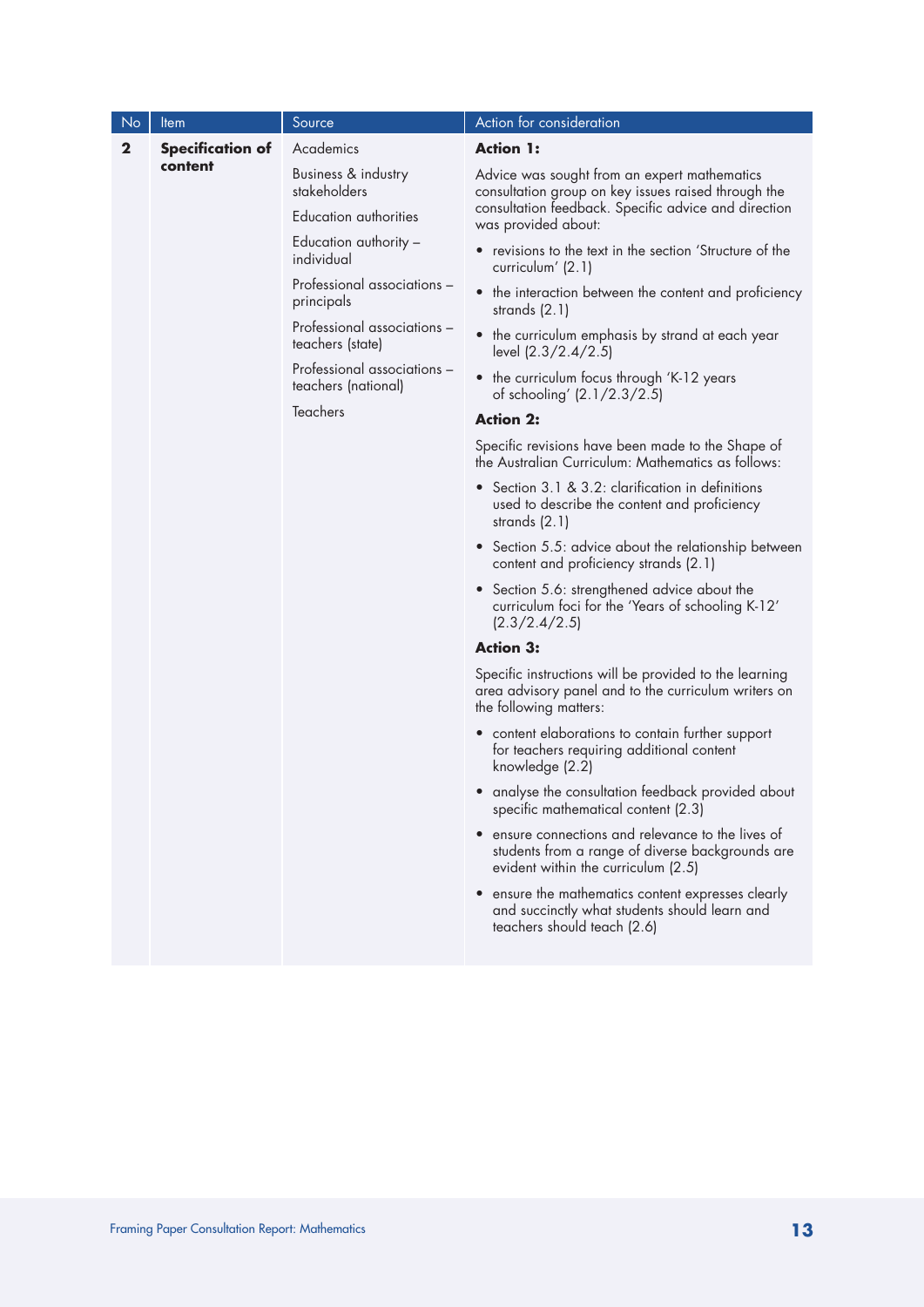| $\overline{\textsf{N}}$ o | Item                            | Source                                             | <b>Action for consideration</b>                                                                                                                                                         |
|---------------------------|---------------------------------|----------------------------------------------------|-----------------------------------------------------------------------------------------------------------------------------------------------------------------------------------------|
| 3                         | <b>Addressing the</b>           | Academics                                          | <b>Action 1:</b>                                                                                                                                                                        |
|                           | needs of all<br><b>learners</b> | Business & industry<br>stakeholders                | Advice was sought from an expert mathematics<br>consultation group on key issues raised through the                                                                                     |
|                           |                                 | Community member<br>Education authorities          | consultation feedback. Specific advice and direction<br>was provided about:                                                                                                             |
|                           |                                 |                                                    | • revisions to the text in the section 'Structure of the                                                                                                                                |
|                           |                                 | Education authority -<br>individual                | curriculum' $(3.3/3.4)$                                                                                                                                                                 |
|                           |                                 | No profiles                                        | • the curriculum emphasis by strand at each year<br>level (3.3/3.4/3.5)                                                                                                                 |
|                           |                                 | Parents                                            | • the curriculum focus through 'K-12 years of                                                                                                                                           |
|                           |                                 | Principals                                         | schooling' (3.3/3.4/3.5)                                                                                                                                                                |
|                           |                                 | Professional associations -<br>principals          | the nature of curriculum differentiation<br>and potential curriculum pathways at Year 9<br>and 10 (3.4)                                                                                 |
|                           |                                 | Professional associations -                        | <b>Action 2:</b>                                                                                                                                                                        |
|                           | teachers (state)                | Professional associations -<br>teachers (national) | Specific revisions have been made to the Shape of<br>the Australian Curriculum: Mathematics as follows:                                                                                 |
|                           |                                 | <b>Teachers</b>                                    | • Section 4.4: strengthened advice with revised text<br>about the 'Breadth and depth of study' (3.1)                                                                                    |
|                           |                                 | Undergraduate teacher<br>Union                     | • Section 5.6: strengthened advice with revised<br>text about the curriculum foci for the 'Years of<br>schooling K-12' (3.4)                                                            |
|                           |                                 |                                                    | • Section 5.6.3: strengthened advice with revised<br>text about the pathways available in the<br>mathematics curriculum and their connection with<br>the senior secondary courses (3.4) |
|                           |                                 |                                                    | <b>Action 3:</b>                                                                                                                                                                        |
|                           |                                 |                                                    | Specific instructions will be provided to the learning<br>area advisory panel and to the curriculum writers on<br>the following matters:                                                |
|                           |                                 |                                                    | • ensure the nature and structure of the curriculum<br>challenges students to explore content in further<br>depth (3.1/3.2)                                                             |
|                           |                                 |                                                    | • consideration be given to writing a curriculum<br>for all students up to Year 10 but with opportunities<br>for extended or accelerated learning (3.4)                                 |
|                           |                                 |                                                    | • ensure the curriculum content reflects the diversity<br>of the student population (3.5)                                                                                               |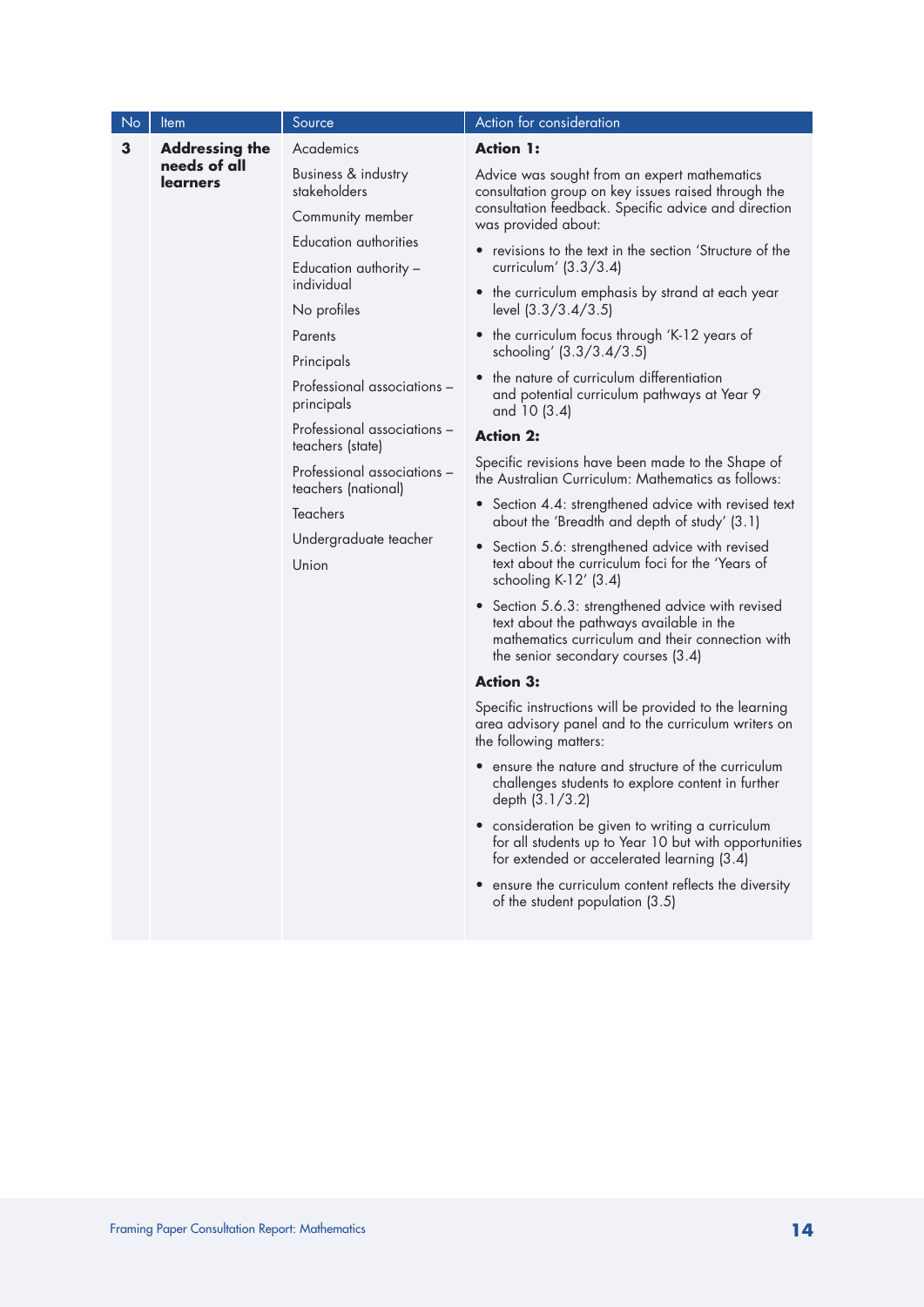| No | <u>Item</u>                                                              | Source                              | Action for consideration                                                                                                                        |
|----|--------------------------------------------------------------------------|-------------------------------------|-------------------------------------------------------------------------------------------------------------------------------------------------|
| 4  | <b>Stages of</b>                                                         | Academics                           | <b>Action 1:</b>                                                                                                                                |
|    | schooling                                                                | Business & industry<br>stakeholders | Advice was sought from an expert mathematics<br>consultation group on key issues raised through the                                             |
|    |                                                                          | Community members                   | consultation feedback. Specific advice and direction<br>was provided about:                                                                     |
|    |                                                                          | Education authorities               | • revisions to the text in the section 'Structure of the                                                                                        |
|    |                                                                          | Education authority -<br>individual | curriculum' (4.2/4.3/4.4)                                                                                                                       |
|    |                                                                          | No profiles                         | • the curriculum emphasis by strand at each year<br>level (4.1/4.2/4.3/4.4)                                                                     |
|    |                                                                          | Parents                             | the curriculum focus through 'K-12 years of                                                                                                     |
|    |                                                                          | Principals                          | schooling' (4.2/4.3/4.4)                                                                                                                        |
|    | principals<br>teachers (state)<br>teachers (national)<br><b>Teachers</b> | Professional associations -         | <b>Action 2:</b>                                                                                                                                |
|    |                                                                          |                                     | Specific revisions have been made to the Shape of<br>the Australian Curriculum: Mathematics as follows:                                         |
|    |                                                                          | Professional associations -         | • Section 5.6: strengthened advice about the                                                                                                    |
|    |                                                                          | Professional associations -         | curriculum foci for the 'Years of schooling K-12'<br>(4.2/4.3/4.4)                                                                              |
|    |                                                                          |                                     | • removal of specific references to "stages<br>of schooling"                                                                                    |
|    |                                                                          | Undergraduate teacher               | <b>Action 3:</b>                                                                                                                                |
|    | Union                                                                    |                                     | Specific instructions will be provided to the learning<br>area advisory panel and to the curriculum writers on<br>the following matters:        |
|    |                                                                          |                                     | • ensure the curriculum supports the nature of the<br>learner for which it is intended $(4.1/4.2/4.3/4.4)$                                      |
|    |                                                                          |                                     | refer to available research on the nature of the<br>learner K-12 and the implications for teaching and<br>learning of mathematics (4.2/4.3/4.4) |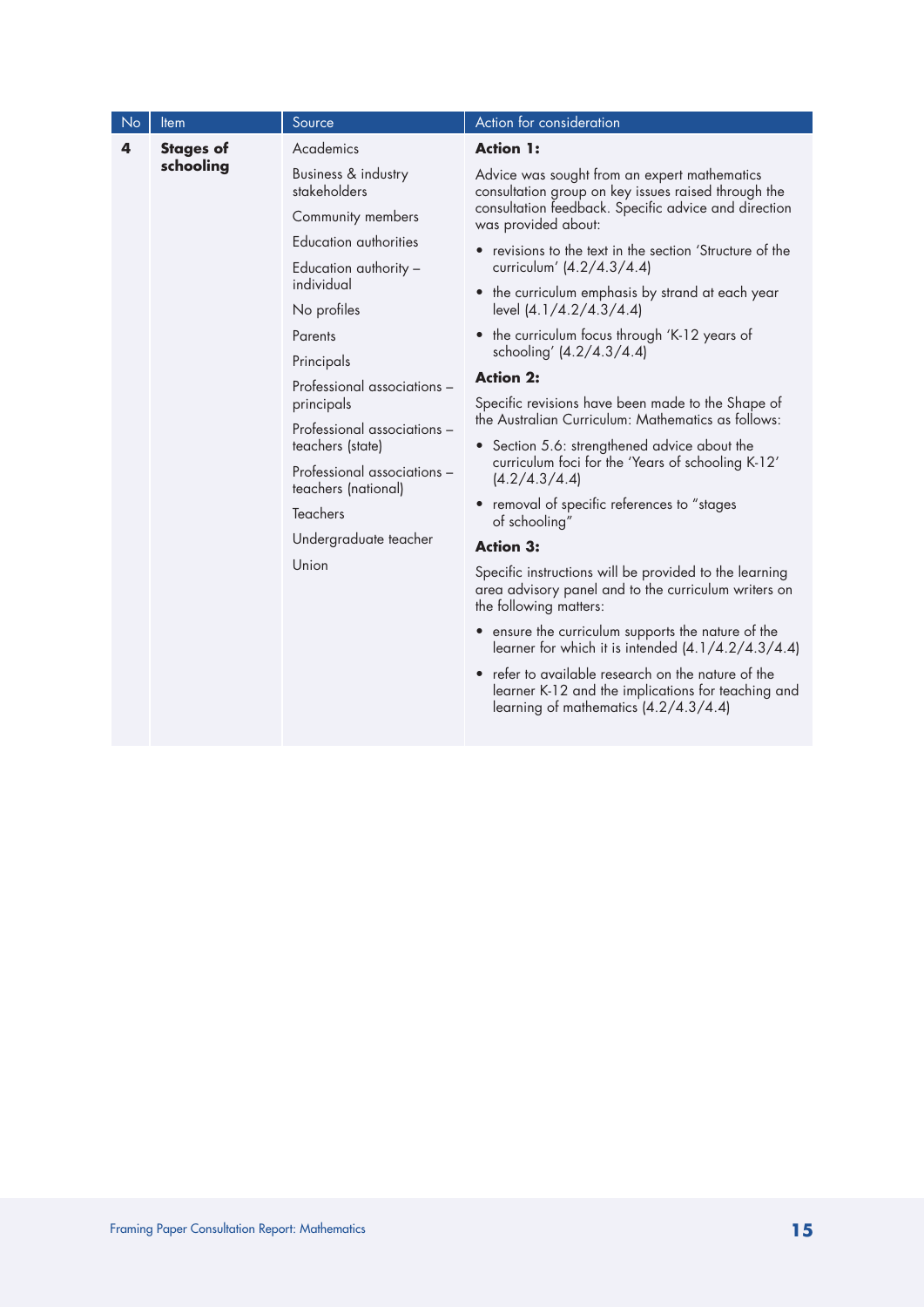| No | <b>Item</b>                                                                                                                                                                                  | Source                                                                                       | Action for consideration                                                                                                            |
|----|----------------------------------------------------------------------------------------------------------------------------------------------------------------------------------------------|----------------------------------------------------------------------------------------------|-------------------------------------------------------------------------------------------------------------------------------------|
| 5  | <b>Number</b>                                                                                                                                                                                | Academics                                                                                    | <b>Action 1:</b>                                                                                                                    |
|    | and nature<br>of senior<br>secondary                                                                                                                                                         | Business & industry<br>stakeholders                                                          | Advice was sought from an expert mathematics<br>consultation group on key issues raised through the                                 |
|    | courses                                                                                                                                                                                      | Community member                                                                             | consultation feedback. Specific advice and direction<br>was provided about:                                                         |
|    |                                                                                                                                                                                              | Education authorities                                                                        | • revisions to the text in the section 'Structure of the                                                                            |
|    |                                                                                                                                                                                              | Education authority -<br>individual                                                          | curriculum' (5.2)                                                                                                                   |
|    |                                                                                                                                                                                              | No profiles                                                                                  | • the nature and structure of the senior secondary<br>curriculum and the four courses (5.1/5.2/5.3)                                 |
|    |                                                                                                                                                                                              | Parents                                                                                      | <b>Action 2:</b>                                                                                                                    |
|    | Principals<br>Professional associations -<br>principals<br>Professional associations -<br>teachers (state)<br>Professional associations -<br>teachers (national)<br><b>Teachers</b><br>Union |                                                                                              | Specific revisions have been made to the Shape of<br>the Australian Curriculum: Mathematics as follows:                             |
|    |                                                                                                                                                                                              | • Section 5.6.4: strengthened advice with revised                                            |                                                                                                                                     |
|    |                                                                                                                                                                                              |                                                                                              | text about the broad foci of the four proposed<br>senior secondary courses (5.1/5.2)                                                |
|    |                                                                                                                                                                                              |                                                                                              | <b>Action 3:</b>                                                                                                                    |
|    |                                                                                                                                                                                              |                                                                                              | Specific instructions will be provided to the learning                                                                              |
|    |                                                                                                                                                                                              |                                                                                              | area advisory panel and to the curriculum writers on<br>the following matters:                                                      |
|    |                                                                                                                                                                                              | • analyse feedback provided about specific<br>mathematical content of the four courses (5.3) |                                                                                                                                     |
|    |                                                                                                                                                                                              |                                                                                              | • ensure there is consideration about potential<br>pathways to support the provision of multiple entry<br>and exit levels (5.4)     |
|    |                                                                                                                                                                                              |                                                                                              | • ensure senior secondary courses maintain the<br>rigour of the corresponding existing courses from<br>states and territories (5.5) |
|    |                                                                                                                                                                                              |                                                                                              | • refer to current senior secondary courses across<br>states and territories $(5.1/5.3/5.5)$                                        |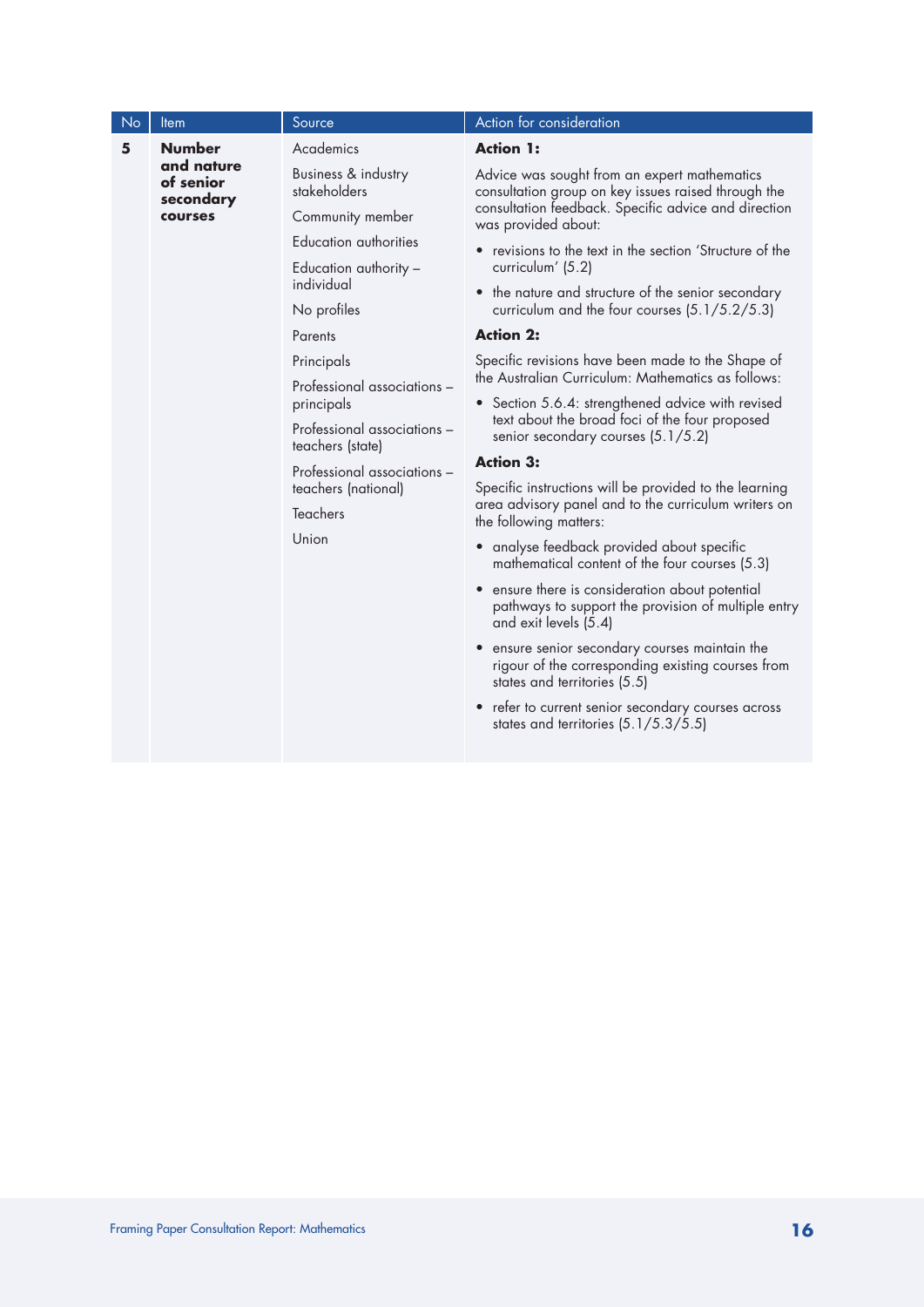| No | Item                                                             | Source                                                                         | Action for consideration                                                                                                                                        |  |
|----|------------------------------------------------------------------|--------------------------------------------------------------------------------|-----------------------------------------------------------------------------------------------------------------------------------------------------------------|--|
| 6  | <b>Concept of</b>                                                | Academics                                                                      | <b>Action 1:</b>                                                                                                                                                |  |
|    | its relationship<br>to the national<br>mathematics<br>curriculum | numeracy and<br>Business & industry<br>stakeholders                            | Advice was sought from an expert numeracy<br>consultation group on key issues raised through the                                                                |  |
|    |                                                                  | Education authorities                                                          | consultation feedback. Specific advice and direction<br>was provided about:                                                                                     |  |
|    |                                                                  | Education authority -<br>individual                                            | • revisions to the text in the section 'Terms used in<br>this paper to define numeracy' $(6.1/6.2/6.3)$                                                         |  |
|    |                                                                  | Parent                                                                         | <b>Action 2:</b>                                                                                                                                                |  |
|    |                                                                  | Principal<br>Professional associations -                                       | Specific revisions have been made to the Shape of<br>the Australian Curriculum: Mathematics as follows:                                                         |  |
|    |                                                                  | principals                                                                     | • Section 3.4: revised definition of numeracy                                                                                                                   |  |
|    |                                                                  | Professional associations -<br>teachers (state)                                | (6.1/6.2/6.3)                                                                                                                                                   |  |
|    |                                                                  | Professional associations -<br>teachers (national)<br><b>Teachers</b><br>Union | <b>Action 3:</b>                                                                                                                                                |  |
|    |                                                                  |                                                                                | Specific instructions will be provided to the learning<br>area advisory panel and to the curriculum writers on<br>the following matters:                        |  |
|    |                                                                  |                                                                                | • ensure the relationship between numeracy and<br>mathematics is made explicit (6.1)                                                                            |  |
|    |                                                                  |                                                                                | • provide advice about the potential opportunities to<br>develop numeracy in the other learning areas (6.2)                                                     |  |
|    |                                                                  |                                                                                | • ensure the advice and ideas about numeracy<br>support the nature of the learner for which it is<br>intended (6.3)                                             |  |
|    |                                                                  |                                                                                | • content elaborations contain further support about<br>the development of numeracy (6.4)                                                                       |  |
|    |                                                                  |                                                                                | For noting:                                                                                                                                                     |  |
|    |                                                                  |                                                                                | • the developmental work on the numeracy<br>continuum will further inform curriculum<br>development with particular reference to<br>achievement standards (6.5) |  |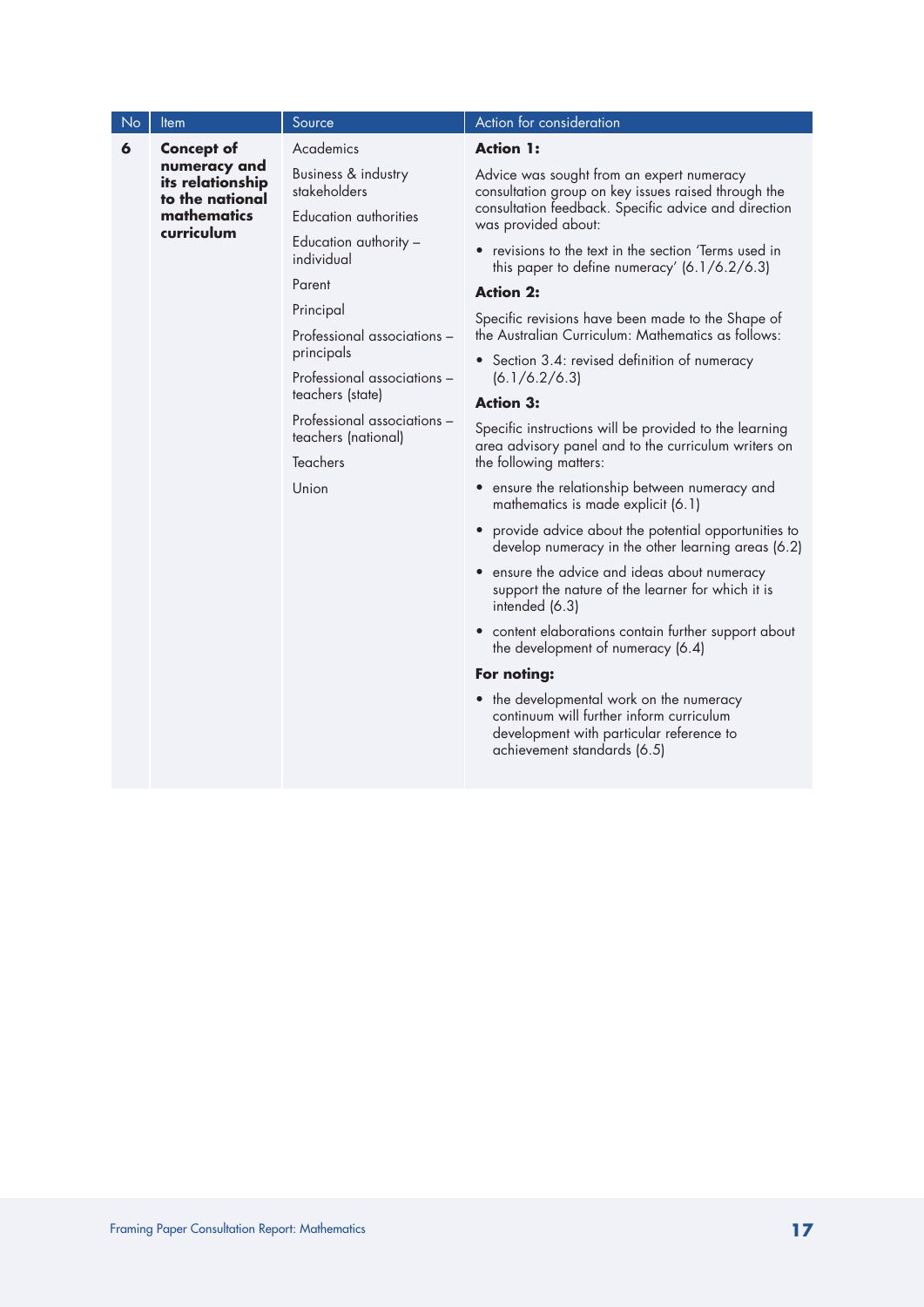| <b>No</b> | Item                                       | Source                                             | Action for consideration                                                                                                                                                                      |
|-----------|--------------------------------------------|----------------------------------------------------|-----------------------------------------------------------------------------------------------------------------------------------------------------------------------------------------------|
| 7         | <b>Application</b><br>of technology<br>and | Academics                                          | <b>Action 1:</b>                                                                                                                                                                              |
|           |                                            | incorporation                                      | Business & industry<br>stakeholders                                                                                                                                                           |
|           | into the                                   | Education authorities                              | consultation feedback. Specific advice and direction<br>was provided about:                                                                                                                   |
|           | curriculum                                 | Education authority -<br>individual                | a position on the inclusion of technology in the<br>$\bullet$<br>mathematics curriculum (7.1/7.2/7.4/7.5)                                                                                     |
|           |                                            | No profile                                         | <b>Action 2:</b>                                                                                                                                                                              |
|           |                                            | Parents                                            | Specific revisions have been made to the Shape of                                                                                                                                             |
|           |                                            | Principals                                         | the Australian Curriculum: Mathematics as follows:                                                                                                                                            |
|           |                                            | Professional associations -<br>teachers (state)    | • Section 4.5.2: strengthened advice to reiterate<br>the position that the curriculum will describe                                                                                           |
|           |                                            | Professional associations -<br>teachers (national) | embedded and appropriate use of technology<br>(7.1/7.2/7.5)                                                                                                                                   |
|           |                                            | <b>Teachers</b>                                    | For noting:                                                                                                                                                                                   |
|           |                                            | Union                                              | • consideration and monitoring by advisory panel<br>and jurisdictions of potential implementation issues<br>related to equity of access, teacher training and<br>resource funding $(7.3/7.4)$ |
|           |                                            |                                                    |                                                                                                                                                                                               |

| <b>No</b> | <b>Item</b>               | Source                                                             | Action for consideration                                                                                                                 |
|-----------|---------------------------|--------------------------------------------------------------------|------------------------------------------------------------------------------------------------------------------------------------------|
| 8         | <b>Clarity of</b>         | Academics                                                          | <b>Action 1:</b>                                                                                                                         |
|           | language and<br>structure | Business & industry<br>stakeholders                                | Advice was sought from an expert mathematics<br>consultation group on key issues raised through the                                      |
|           |                           | Education authorities<br>Professional associations -<br>principals | consultation feedback. Specific advice and direction<br>was provided about:                                                              |
|           |                           |                                                                    | • revisions to the text in the section 'Terms used in<br>this paper to define topics' $(8.1/8.2/8.3)$                                    |
|           |                           | Professional associations -<br>teachers (state)                    | <b>Action 2:</b>                                                                                                                         |
|           |                           | Professional associations -<br>teachers (national)                 | Specific revisions have been made to the Shape of<br>the Australian Curriculum: Mathematics as follows:                                  |
|           |                           | <b>Teachers</b><br>Union                                           | • Section 3.5: inclusion of definition of 'topics'<br>(8.1/8.3)                                                                          |
|           |                           |                                                                    | • text has been moved/rearranged to better align<br>with the structure of the paper (8.3)                                                |
|           |                           |                                                                    | some text has been deleted or revised to ensure<br>internal consistency and minimise overlap (8.3)                                       |
|           |                           |                                                                    | • additional text has been included to address<br>identified gaps and points of clarification raised<br>in the feedback (8.3)            |
|           |                           |                                                                    | <b>Action 3:</b>                                                                                                                         |
|           |                           |                                                                    | Specific instructions will be provided to the learning<br>area advisory panel and to the curriculum writers on<br>the following matters: |
|           |                           |                                                                    | • ensure consistency and succinctness of language<br>across the entire national curriculum (8.2)                                         |
|           |                           |                                                                    |                                                                                                                                          |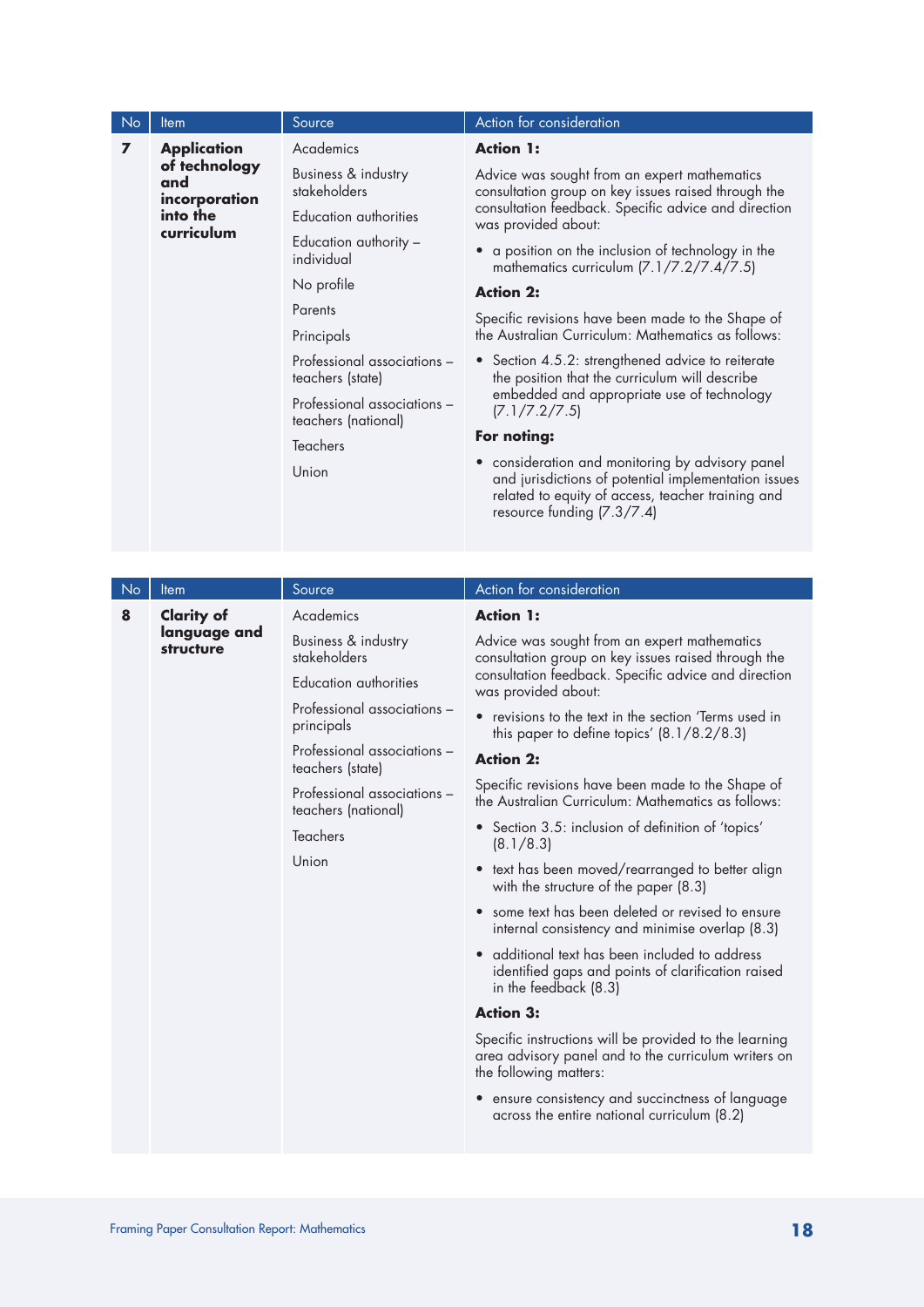| No | <b>Item</b>    | Source                                             | Action for consideration                                                                                       |
|----|----------------|----------------------------------------------------|----------------------------------------------------------------------------------------------------------------|
| 9  | <b>Other</b>   | Academics                                          | <b>Action 1:</b>                                                                                               |
|    | considerations | Business & industry<br>stakeholders                | Specific instructions will be provided to the learning<br>area advisory panel and to the curriculum writers on |
|    |                | Community members                                  | the following matters:                                                                                         |
|    |                | Education authorities                              | • continuing consultation with primary school<br>educators, secondary educators and university                 |
|    |                | Education authority -<br>individual                | mathematicians and mathematics educators across<br>the states and territories (9.1)                            |
|    |                | No profile                                         | For noting:                                                                                                    |
|    |                | Parent                                             | • continued consultation with primary school                                                                   |
|    |                | Principals                                         | educators, secondary educators and university<br>mathematicians and mathematics educators across               |
|    |                | Professional associations -                        | the states and territories is encouraged (9.1)                                                                 |
|    |                | principals                                         | issues for implementation to be considered:                                                                    |
|    |                | Professional associations -<br>teachers (state)    | pedagogy, teacher training, resourcing, parental<br>involvement, student support, curriculum structure         |
|    |                | Professional associations -<br>teachers (national) | (9.2)                                                                                                          |
|    |                | <b>Teachers</b>                                    |                                                                                                                |
|    |                | Union                                              |                                                                                                                |
|    |                |                                                    |                                                                                                                |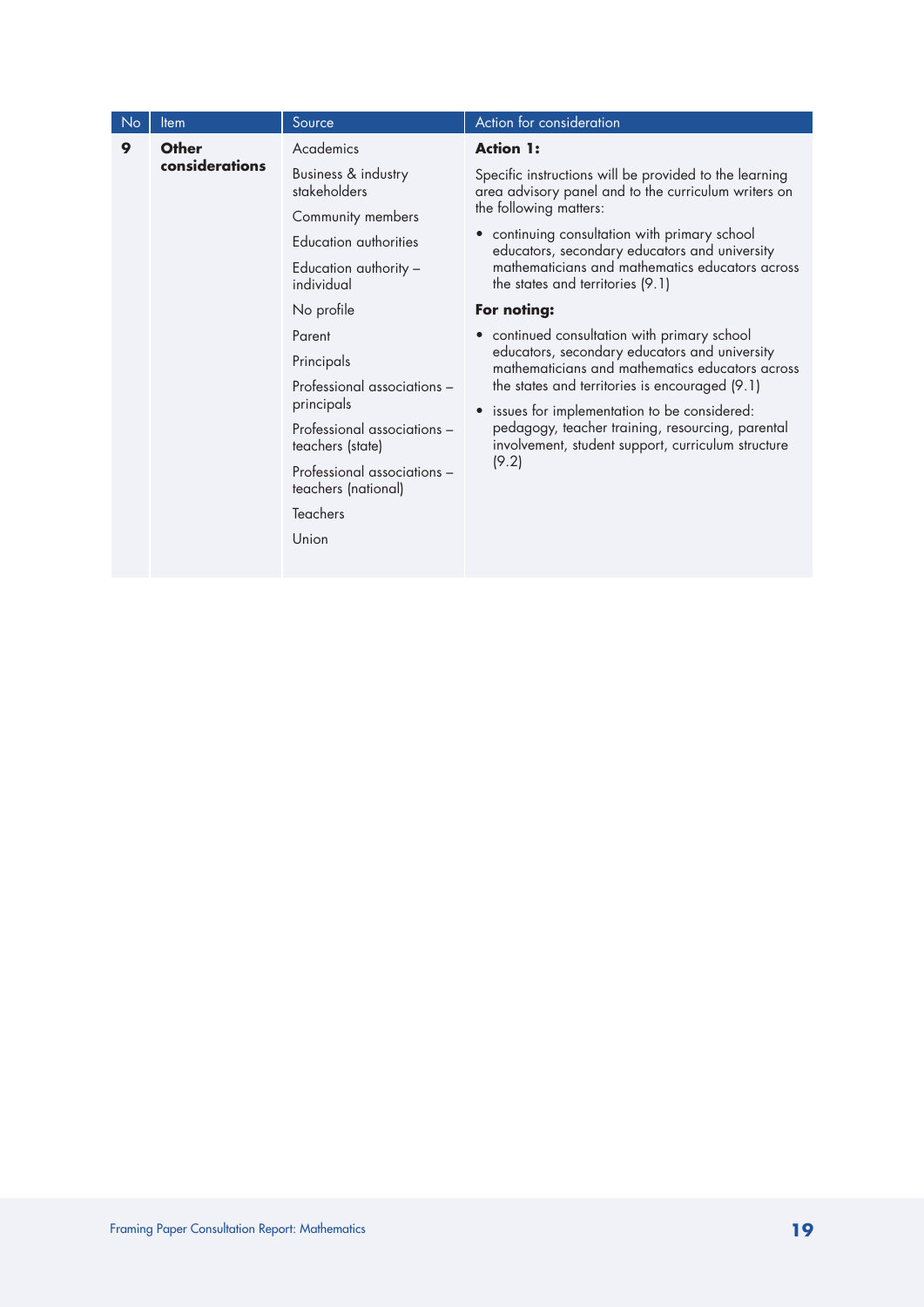## **6. Summary of framing paper feedback**

## *The National Mathematics Curriculum: Framing Paper*

Consultation period: October 2008 – February 2009

Data as at 27 March 2009

| Submissions           |      |
|-----------------------|------|
| English               | 87   |
| <b>Mathematics</b>    | 67   |
| Science               | 78   |
| History               | 82   |
|                       | 314  |
|                       |      |
| Surveys               |      |
| English               | 246  |
| <b>Mathematics</b>    | 159  |
| Science               | 192  |
| History               | 220  |
|                       | 817  |
|                       |      |
| Total of all feedback |      |
| English               | 333  |
| <b>Mathematics</b>    | 226  |
| Science               | 270  |
| History               | 302  |
|                       | 1131 |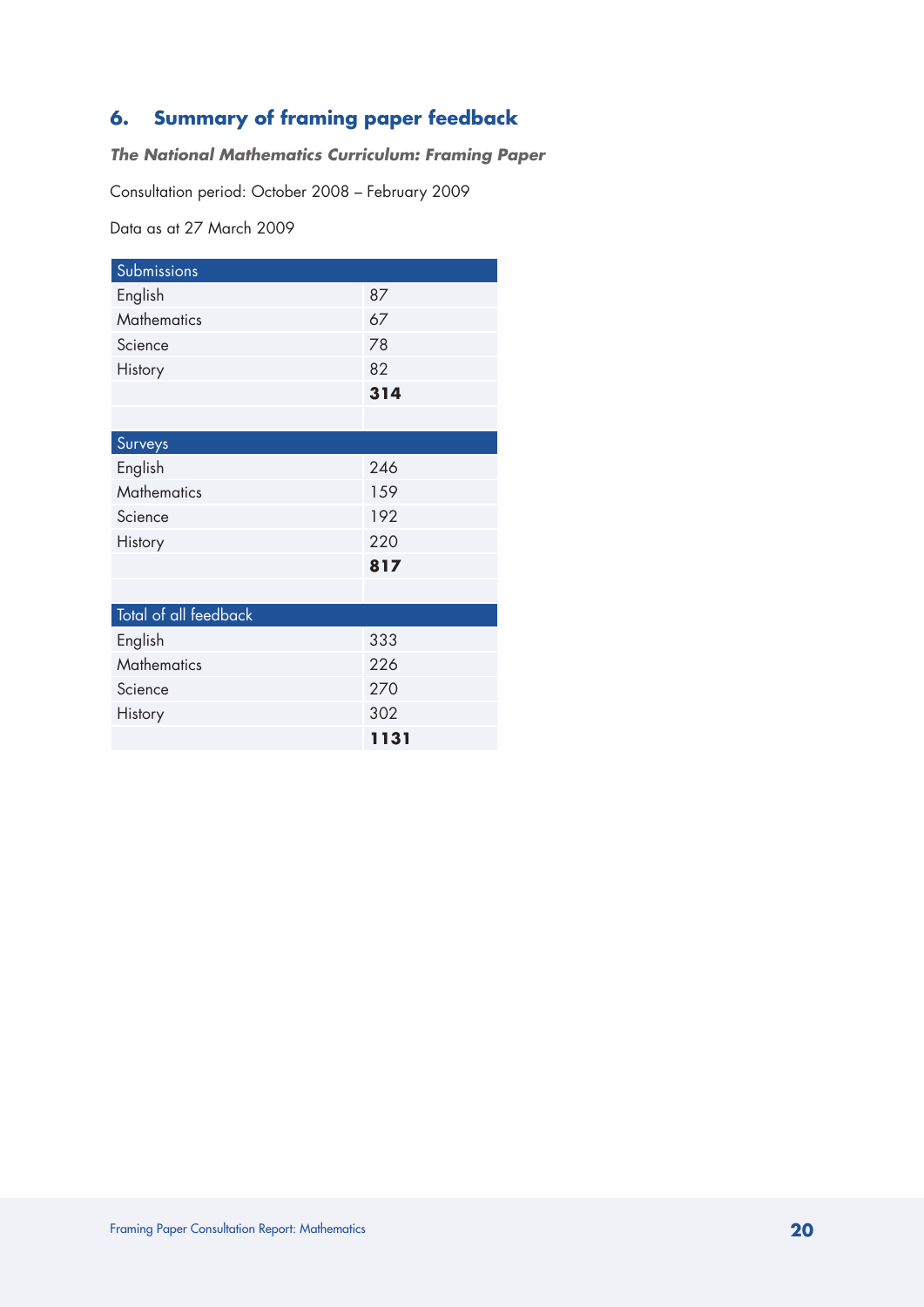## **7. Appendix: What the community said in response to NCB survey questions**

## **Introduction**

## **Question 1: Please comment on the Introduction.**

The introduction to the paper was generally supported by respondents. There was much discussion about the proposition of advancing students with the majority of respondents preferring the position of the paper (*"advanced students can be extended appropriately using challenging problems within current topics"*).

- *The general principles are sound. The key objectives are concisely written, centred around contemporary teaching and learning of mathematics. The emphasis on reducing the topic extent should allow in-depth coverage of topics and be accessible to all students. The curriculum is based on discussion papers including National Numeracy Review Report and the National Mathematics Advisory Panel (2008).*  (Academic)
- *I particularly support the dot point relating to advanced students. It is important that the extension of these students is via challenging problems within current topics rather than acceleration through topics at a more superficial level.* (Education professional – Teacher)
- *There is an apparent emphasis by NCB for achieving numeracy for all students, and this is commendable, however not at the expense of extending the most capable students.... dot point 15 talks about extending appropriately... but this is not possible given the NCB's intention to thin out the curriculum thus reducing opportunities for students to discover the numerous connections that exist across all of mathematics.... as a result, i.e. many of the links between algebra, geometry and measurement will be unavailable, and so the more capable students will be disadvantaged. Had there been a representative from NSW on the NCB advisory group, this argument would have been considered at the earliest stages of planning. At present, the highest levels of mathematics can be found in the NSW syllabus [extension 2] which offers the most extensive and the most challenging courses.... equivalent to honours. When this top level is no longer offered, because the ncb has reduced curriculum content and our nation will educate our most capable students to a lesser degree and I argue that this is counter to the need for our nation to increase the number of highly competent mathematicians, some of whom we need to become teachers of mathematics , at the highest levels. In other words I would have written the dot point in a way to ensure full opportunities at both ends of the learning spectrum.*  (Education professional – Curriculum director)
- *Clear and precise, but lacks content. No real frame for implementation. Would require a more specific*  time frame for schools to be ready for a national curriculum. Expressed clearly and succinctly. It *effectively communicates the thinking behind the new curriculum and sets the context for the following pages. The mention of advanced students being extended propriately using challenging problems is not addressing the methods, processes etc. This curriculum is said to be useable and useful for experienced and less experienced teachers. At what level of experience or knowledge will teachers or personnel be allowed to teach this curriculum?*

(Education professional – Departmental / sector representative)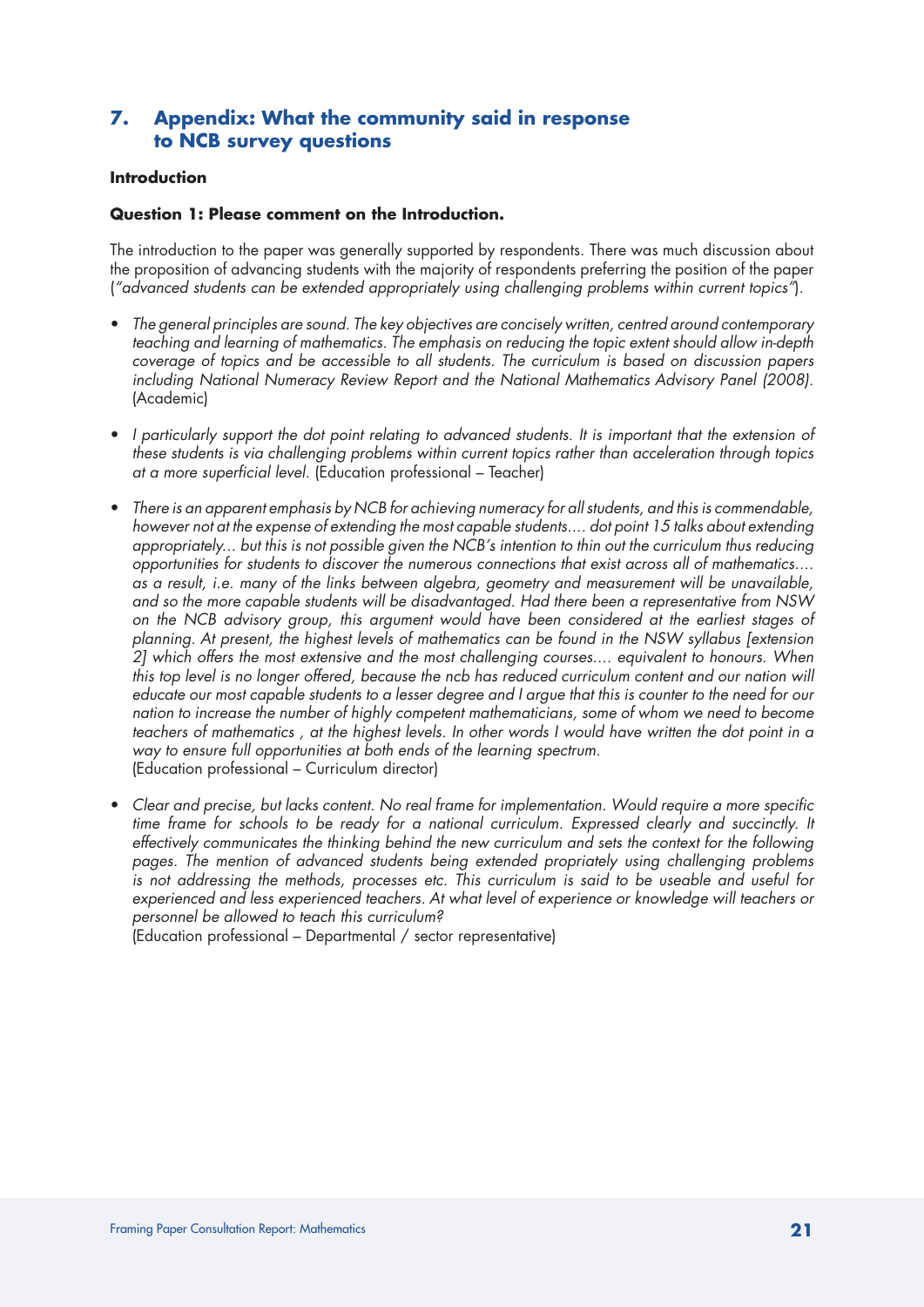## **Aims**

## **Question 2: To what extent do you agree with the aims of the mathematics curriculum?**

| <b>Strongly Disagree</b> | Disagree | Agree | Strongly Agree |
|--------------------------|----------|-------|----------------|
| 5%                       | 8%       | 47%   | 39%            |

#### **Question 3: Please comment.**

The proposed aims of the mathematics curriculum were strongly endorsed by respondents. There was concern expressed by some respondents as to the capacity for the actualisation of these aims in the curriculum. Some suggestions were provided for further inclusions.

- As with the introduction, we are in total agreement with all of the aims, especially the need for *the importance of mathematics in the curriculum to be reflected in the time and resources allocated.*  (Education professional – Teacher)
- *Whilst there is nothing specific here with which to disagree, the aims are not expressed as aims. They are unnecessarily verbose and again say nothing original or creative; neither can they explicitly inform the direction of our new curriculum as they are written.*  (Education professional – Departmental / sector representative)
- *You have stated many aims how are you going to do it? How will you:* 
	- • *promote the value and study of maths?*
	- create maths professionals and workforce people in a way that differs from what we already do?
	- • *make maths elegant and beautiful?*

*How do your aims differ to what are already established aims in our current syllabus?* (Academic)

- *These items are general discussion not aims. For example you could aim that all students wil complete a part of the curriculum before they sit a national test (unlike the current debarcle that is naplan testing), or you could aim that all teachers complete a module of study on each strand on the first five years.*  (Education professional – Teacher)
- *Mathematics is certainly a language of beauty and sophistication. It is pleasing to see that the national curriculum aims to provide students with the opportunity to appreciate the 'elegance and power of mathematical thinking, experience mathematics as enjoyable and encounter teachers who communicate this enjoyment' (p. 2, para. 18). This statement begs the question, how will this be translated into content in a national curriculum?*

*Many of the aims for a national mathematics curriculum will be achieved through improved initial mathematics teacher training, at both primary and secondary level, as well as continued professional development of teachers to improve content knowledge and pedagogical content knowledge. Areas that need further training and development will be further explored through other reflections made through this response.*

*As the aims of the curriculum are to develop a great enjoyment and appreciation for mathematics, the result should be more students choosing to study mathematics at a tertiary level. It is accepted that effective teachers of mathematics need to have a strong knowledge of the content they are teaching (Clarke 2004, p. 16). Not only do we need more top level mathematicians in the wider Australian workforce and operating at an international level (p. 2, para. 19) we need to encourage more capable mathematicians back to the classroom to teach our students.* (Educational authority)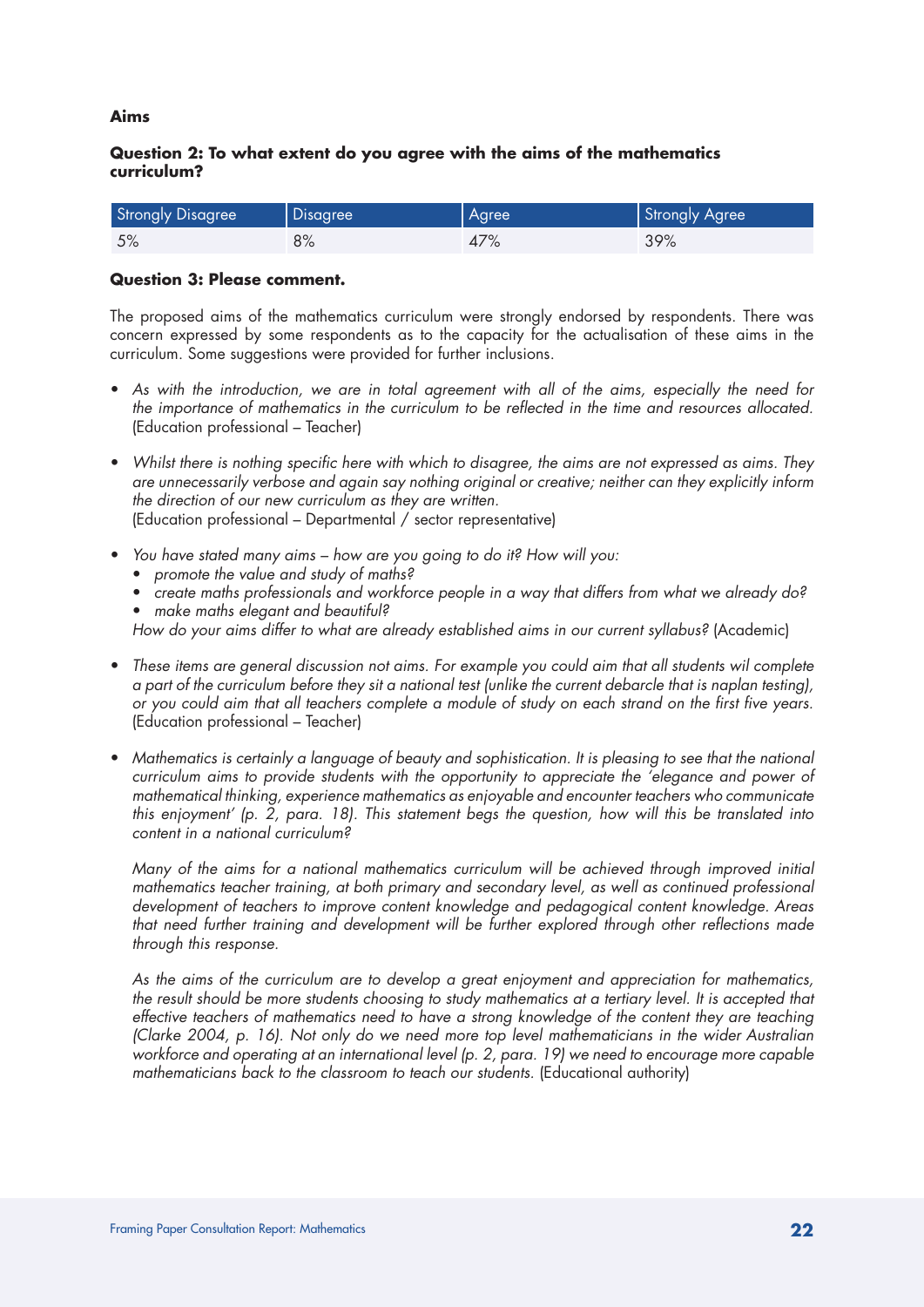## **Terms used in this paper**

## **Question 4: To what extent do you agree with the definitions and applications of terms used in the paper?**

| <b>Strongly Disagree</b> | Disagree | Agree | Strongly Agree |
|--------------------------|----------|-------|----------------|
| 7%                       | 16%      | 46%   | 31%            |

## **Question 5: Please comment on the content and proficiency strands as organisers for the curriculum.**

The content strands were strongly endorsed by respondents as a welcomed return to the traditional names of the mathematics being learnt and taught. The proficiency strands were generally supported with respondents commenting on the use of some terms and their meaning.

• *There are a lot of students who at the higher secondary levels are taught maths without being given the*  reason for learning the topics and how they would ever need those areas of maths eg. calculus ever *again in their lives as they may all not end up as engineers and mathematicians. They need to see how the maths they have learned can be applied to different situations that can affect them.*

*Also, my children were able to learn and understand the different topics in maths, but had trouble combining it all together in analysis problems which called on them using everything they had learnt to solve them.* (Community member)

- *I agree with them. The challenge will be to ensure all aspects of the proficiency strand are included so maths becomes more orientated to the life events, not just drill and practice (see fluency).*  (Education professional – Teacher)
- *Disagree with Number and Algebra being combined in the same strand. There is no connection between Number and Algebra that is not as strong as with the other strands. Eg. statistics and probability. Cutting the strands does not streamline the curriculum if you combine two strands into one with the same content in the combined one.*

*Networks, not normally taught in the middle school is mentioned as a possibility for its introduction but no topic is suggested for deletion. This will not thin out a crowded curriculum.*

*Students coming in to high school do not know their times tables or number skills.* 

*Numeracy does not include, by definition, the esoteric mathematics of the professions.*  (Education professional – Teacher)

- *Why is algebra emphasised? For weaker students near the end of compulsory years to emphasise algebra would be detrimental.* (Education professional – Teacher)
- *We believe that the content strands create clear interconnectedness. They are fitting and the combination of two areas of study within each strand will help to deepen students' understanding as links between mathematical ideas are established. Research has shown that 'we understand something if we see how it is related or connected to other things we know' (Hiebert et al. 1997). Discussions based on the mathematics framing paper have raised some concern about the use of the term 'algebra' as part of a content strand, particularly by primary teachers. This concern is mostly based upon a belief that algebra refers solely to the mathematics that is typically done in secondary. What this demonstrates is not a need to change the term used, but rather greater teacher education in how algebraic thinking is*  taught and the impact of this on the early primary classroom practice. As a sector we do not see the *use of this term as unhelpful, rather the opposite. It is appropriate and highlights an area of teachers' content knowledge that needs to be further addressed through professional development.*  (Educational authority)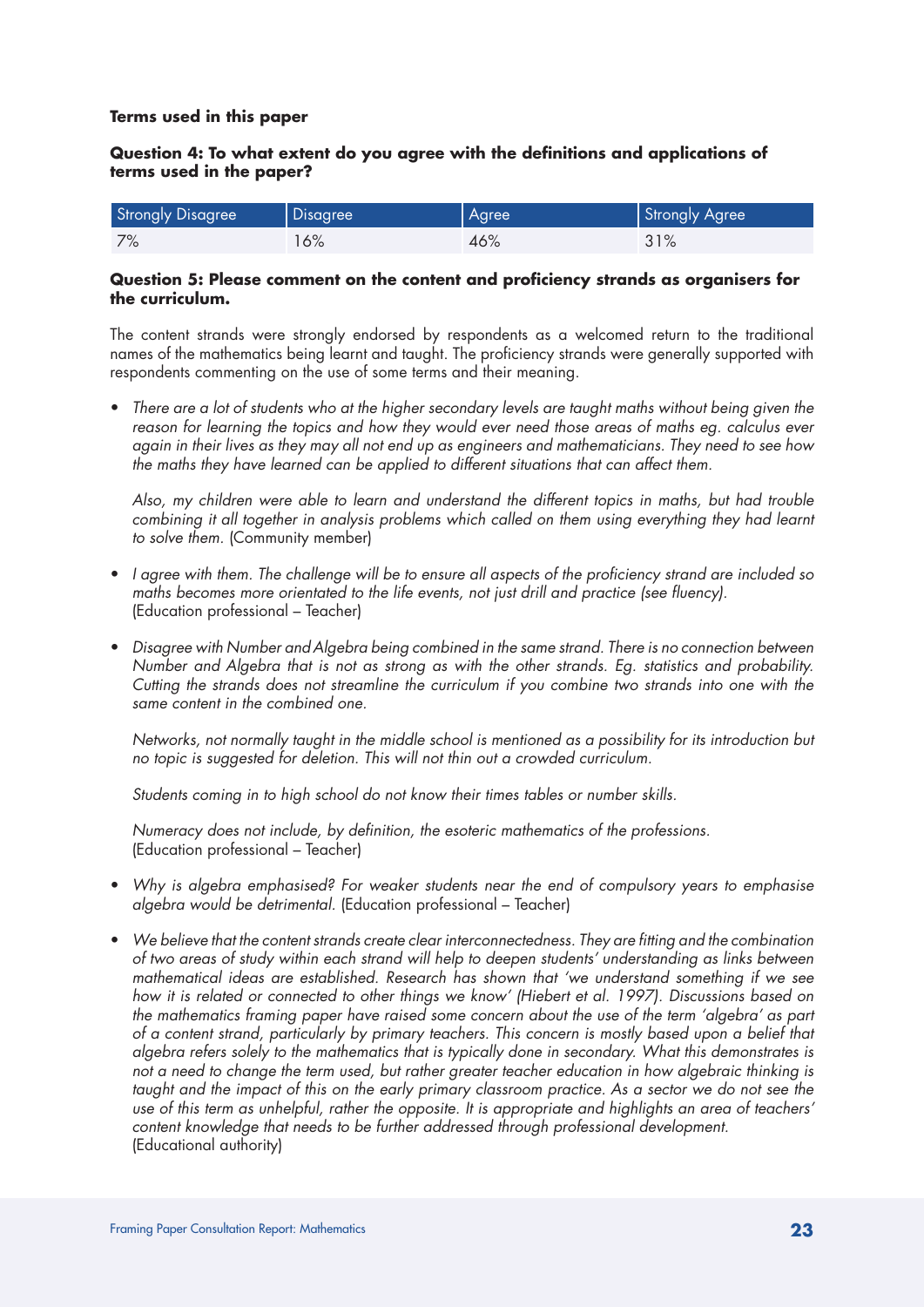#### **Considerations**

## **Question 6: Comment on the considerations that need to be taken into account when developing a national mathematics curriculum. Are there other considerations not canvassed in the paper?**

In the main, respondents reacted positively to the considerations proposed by the paper. Some suggestions were provided for further inclusions.

- *Of the considerations outlined, the thinning of the curriculum stands out as the most progressive and worthwhile aims of any new curriculum. Importantly, and this is also an issue of equity, students should not be underestimated in their ability to master mathematical concepts especially at an early secondary age. I have experienced students in years 8 and 9 who were not only able to apply content from the NSW Stage 6 syllabus, but who were able to discover it independently! Of course this is not to say all students can achieve this, but given the opportunity and with sufficiently high expectations I believe students are capable of grasping content at an earlier age than they are presently required to do so. In*  fact, it is my belief that this is largely to blame for why students become disinterested in mathematics at *the early secondary stage – they are bored with it. Opportunities are wasted in year 7 and 8 because secondary schools insist on evaluating students abilities as they come from primary schools. Far greater fluency is required as students move from primary to secondary schools, especially in the methods of instruction used. It is unreasonable to expect students who have typically studied mathematics through concrete exploration during primary school to be able to immediately adapt to the text-book driven mathematics classroom so often seen in secondary schools. It is no wonder that these years are often*  when students lose interest and confidence with mathematics. (Academic)
- *I am pleased to see recognition of the need to develop problem solvers not just students who can reproduce routine calculation techniques. Deep understanding is a vital goal. The statement about digital technologies is to be commended. It is essential that all Australian students are familiar with using the same technologies. The lack of sophisticated technology in NSW HSC mathematics examinations severely limits the performance of students who have moved from other states or countries. It is essential that the National Curriculum mandates an Australia wide policy on examination technology. The policy could be at any level from all students use CAS capable technology to no technology at all. Whatever the decision it MUST bind all states and territories.*

(Education professional – Professional organisation representative)

- *Disengagement occurs also when: the teacher slows down to help lower ability groups, students are distracted by those who don't want to be there, some people see maths as fun and not always practical at first glance.*
	- *technology is only a tool. It costs, and some areas cannot keep supplying/replacing it.*
	- *again, not everyone is equal.*
	- • *perhaps it should be a role of government and education departments to teach parents their role in developing their children instead of blaming schools and teachers.*

(Education professional – Teacher)

• *There is no argument about the need to address equity, but there is a need to consider which equity groups. The paper rightly considers socioeconomic groups who are not well treated at present. I would also consider a group comprising mathematically talented students who are currently bored by a system that provides no challenge and excitement. This group is treated badly by attitudes such as any teacher can teach mathematics". They need explicit support in a curriculum. I strongly agree with the need to emphasise algebra and geometry. Other areas such as statistics are nice, but should not be covered to the exclusion of the core. (I am a statistician.) Digital technologies are a mixed blessing, both removing the druggery and hiding the ideas. No curriculum should make them too central."*  (Business or industry professional)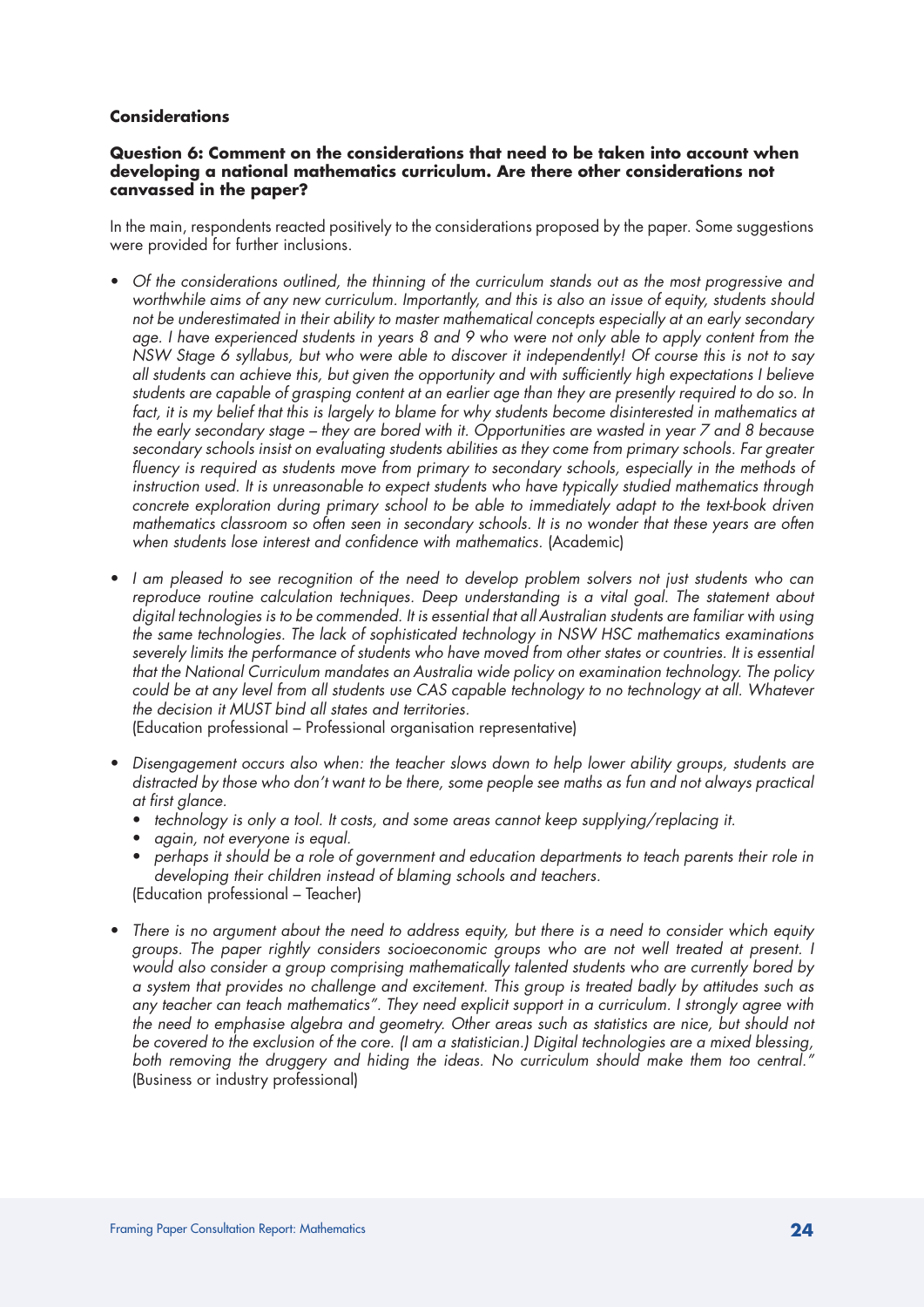## **Structure of the curriculum**

## **Question 7: The proposed structure identifies the curriculum focus for Stage 1 of schooling. To what extent do you agree with the focus in this stage?**

| <b>Strongly Disagree</b> | Disagree | <b>Agree</b> | Strongly Agree |
|--------------------------|----------|--------------|----------------|
| 9%                       | 9%       | 53%          | 28%            |

## **Question 8: Please comment.**

The proposed curriculum focus for stage 1 has been strongly endorsed. An emphasis on building the basics was evident. Respondents commented that current curriculum documents overemphasise the role of number to the detriment of other strands and implored that the framing paper should outline the importance of all aspects of mathematics. Respondents suggested research evidence that the writers should be aware of when commencing writing for this stage.

- • *Great to see a hands on approach is planned to support traditional Early Childhood Philosophy and pedagogy. Relevance and the creation of meaning are vital to the lives of children in this age bracket.*  (Education professional – Teacher)
- *If the focus is on a maths language-rich environment full of real" problems which are relevant to the children, and developmentally appropriate, then YES!* (No profile stated)
- *Whilst it is very important that teachers build on what students know and can do, when they enter school, key conceptual mathematical ideas need to be made explicit. For example the principles of counting should be clearly articulated for teachers. In addition, the importance of subitising and counting in learning about quantities should be made clear.*  (Education professional – Curriculum director)
- *Bit hard to determine what the curriculum focus is here very vague description. I do agree that ideas need to be based on physical models and allow students the opportunity to explore ideas using these physical models – however, a clear connection MUST be made between the physical models and the symbolic representations.* (No profile stated)
- *It is assumed that the reduction of the 'crowded curriculum' (paragraphs 46-49) will exclude content that no longer serves any purpose in a futures-oriented curriculum. This would allow time for students to develop conceptual and relational learning as opposed to instrumental learning. Digital technologies can enhance conceptual and relational learning by removing the drudgery of routine calculations and procedures. The Council agrees that the new technology also allows learners to investigate more easily mathematical patterns, make and test conjectures and generalise and prove mathematical relationships. (paragraph 50) Such activities require the student to apply concepts and relationships to unfamiliar problem-solving situations, choose and use mathematical models with adaptations, compare solutions and present conclusions. These are all higher-order processes that lead to better understanding of the mathematics.* (Educational authority)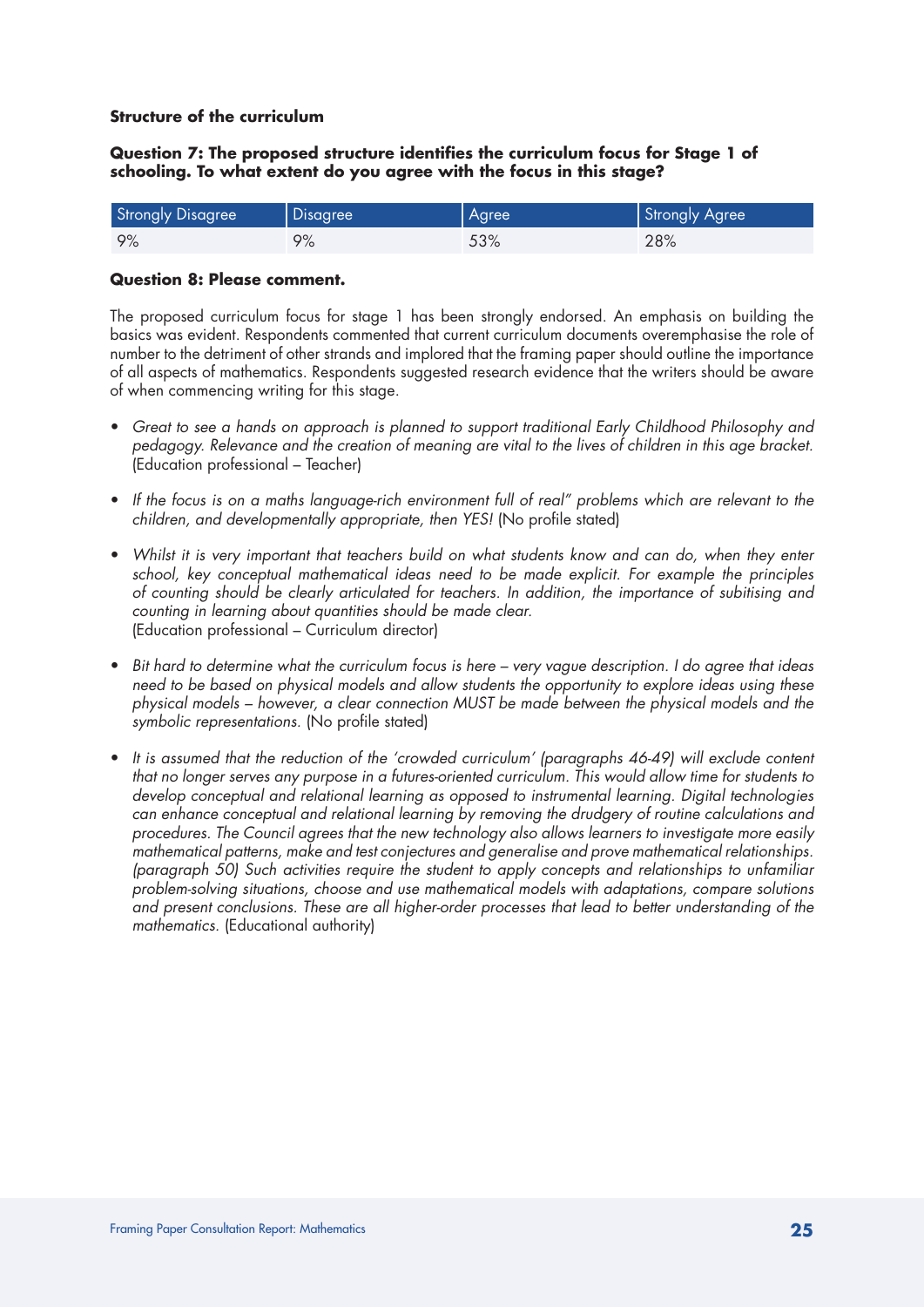## **Question 9: The proposed structure identifies the curriculum focus for Stage 2 of schooling. To what extent do you agree with the focus in this stage?**

| <b>Strongly Disagree</b> | Disagree | Agree | Strongly Agree |
|--------------------------|----------|-------|----------------|
| 7%                       | 0%       | 56%   | 27%            |

## **Question 10: Please comment.**

The proposed curriculum focus for stage 2 has been strongly endorsed. Respondents commented on the curriculum areas that should be emphasised within the curriculum of this stage.

- • *Maths needs to be meaningful and relevant. It will be vital to keep students engaged. Structure should allow for different level of ability – support children who require it and challenge advanced children.*  (Parent)
- • *There was broad agreement with the focus amongst primary teachers and curriculum officers consulted. The move to abstract concepts needs to be supported by appropriate language activities and visual*  texts/models to help students understand the challenging content in this stage. (Academic)
- What happens to students who at age 12 have not achieved these outcomes? By this age there is a *growing gap between what students know and can apply. What process is in pace to cater for students learning at very different paces and levels?* (Education professional – Curriculum manager)
- • *The idea that all students in a given age range should have the same general curriculum focus needs to be justified. For example, there are many students between 8 and 12 years of age (i.e. stage 2) who are not ready to lay the foundations for future studies, particularly algebra or for the introduction of fractions and decimals. They might be ready during what the document is calling stage 3, but by then the expectations have moved on. Teachers are generally not trained in how to detect and cope with this range, but at primary level it is easier than at secondary.* (Business or industry professional)
- Number and Algebra Number content should also consider Australasian research that looks at *how children learn mathematics in the early years such as Count Me In Too (NSW), Early Numeracy Research Project (VIC), First Steps in Mathematics (WA) and the Numeracy Development Project (NZ). It is of vital importance that these early years students are exposed to algebraic thinking (Warren 2002). This is not addressed in this stage within the framing paper, however, mention is made in Stage 2 being the stage to lay the foundations of algebra, which is in conflict with current and accepted*  research. Development of fractional concepts is also absent from this area of the curriculum. The *everyday application of the content needs to be introduced in the early years.* (Educational authority)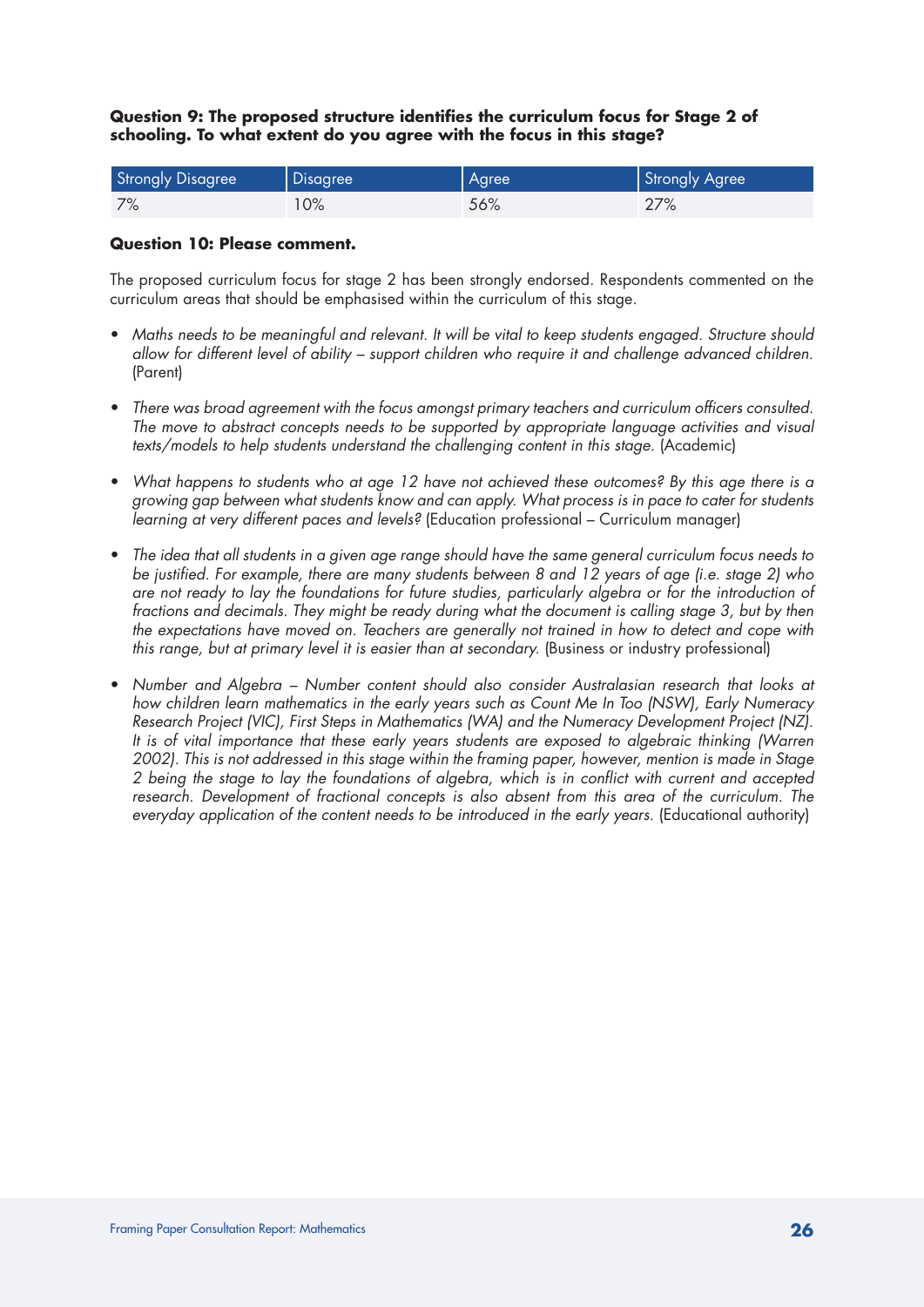## **Question 11: The proposed structure identifies the curriculum focus for Stage 3 of schooling. To what extent do you agree with the focus in this stage?**

| <b>Strongly Disagree</b> | Disagree | Agree | Strongly Agree |
|--------------------------|----------|-------|----------------|
| 8%                       | 21%      | 42%   | 29%            |

## **Question 12: Please comment.**

The proposed curriculum focus for stage 3 has been strongly endorsed. Respondents emphasised the importance of building upon the foundations from previous stages to assist students in building their understanding in areas that should be emphasised by the curriculum at this stage.

• I agree that the current curriculum is very crowded. The idea of covering less topics but at a greater *depth is great. More advanced students should be able to be catered for through the use of challenges and problem solving opportunities.* 

*The idea of ensuring that students have options available to them in their future studies is important. Many students are not mature enough to make informed decisions about their futures at this age. More time to develop key concepts will benefit students who would currently become disengaged due to the*  pace of the course and their consequently disappointing results. (Education professional – Teacher)

- Whilst not knowing the 'actual' curriculum, we agree with the general comments made, provided the *curriculum does not again become too crowded. Also, it will be vital that the content and proficiency strands are very clearly defined at all stages so as to reduce confusion and increase consistency.*  (Education professional – Teacher)
- • *Sounds good in theory but this will be a very difficult balancing act especially given the algebraic and geometrical concepts become so much more abstract at this level, and will take up a lot of teaching time. How will the curriculum attempt to establish the meaningfulness and relevance to students' lives?*  (no profile stated)
- Extension of more mathematically able students using more challenging problems is OK up to a point. I *really think that if students are more proficient, they really do want to learn more advanced maths as this satisfies their curiosity and eagerness to learn more in the field. Merely giving them more challenging problems within the same topic limits their learning and consequently would make them lose interest. Why can't proficient students learn at their own level? We need to train teachers sufficiently in maths so that they can cater for this, and I think there aren't enough skillful teachers with sufficient qualifications for this to happen.* (Community member)
- Again the comments concerning the clarification of the breadth and depth of what is meant by the term *'topics' apply. The concern is that 'topics' as used in the paper may represent too narrow a focus, which in turn will determine how teachers are able to extend the more able students. It is expected that the scope of the syllabus for stage 3 prepares students for senior year mathematics courses. This also predicates sufficient preparation and opportunity to meet the needs of society as outlined in paragraph 19.*  (Educational authority)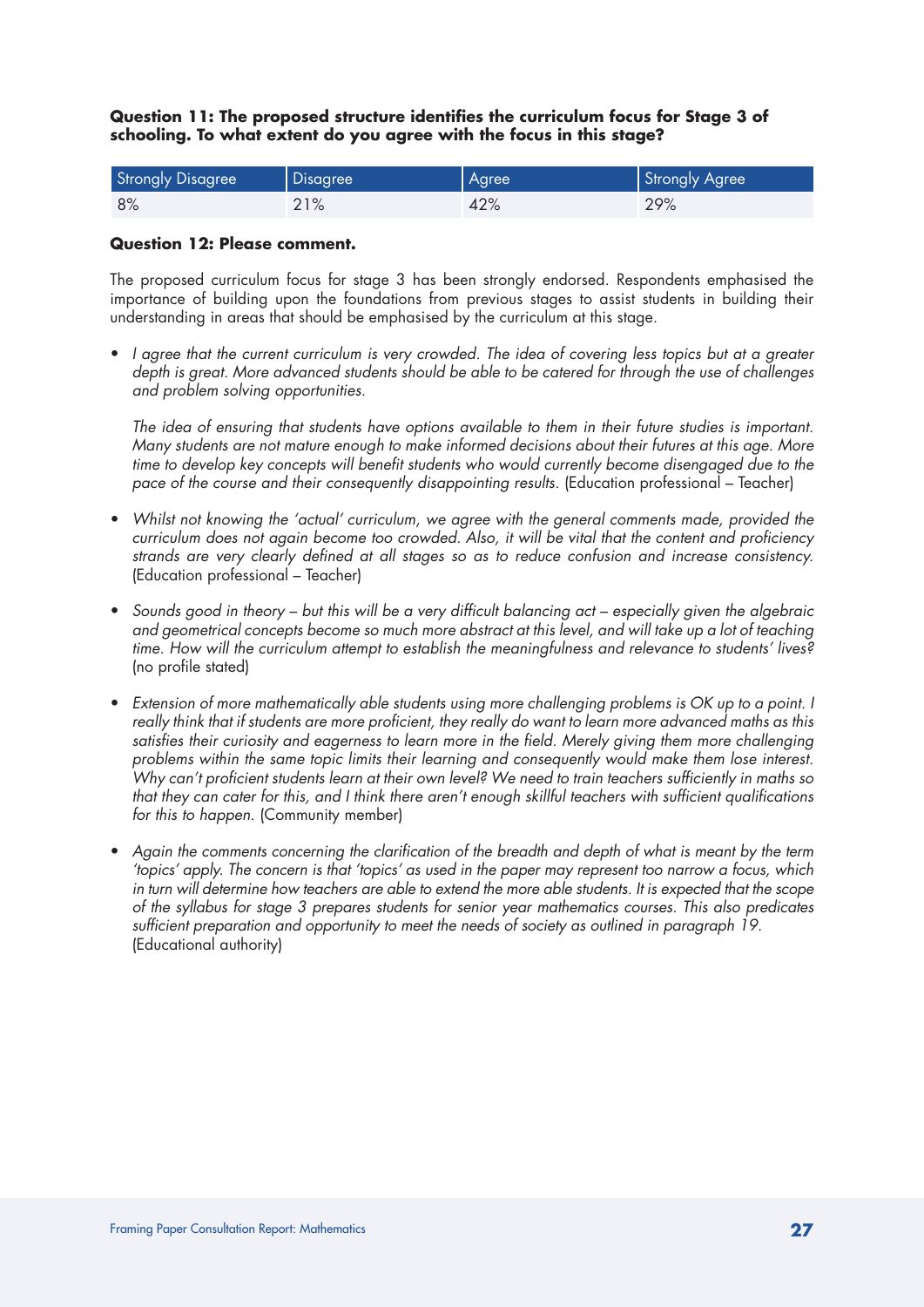| Number of courses | Number of responses |
|-------------------|---------------------|
|                   | $0\%$               |
| $\overline{2}$    | 4%                  |
| 3                 | 27%                 |
| $3$ or $4$        | 1%                  |
|                   | 56%                 |
| 4 or 5            | 2%                  |
| .5                | 10%                 |

## **Question 13: How many mathematics courses for the senior years of schooling should be included in the national mathematics curriculum?**

## *Qualitative responses:*

There was a strong preference for the development of four secondary courses in the senior years. Respondents suggested a variety of purposes and content emphases to define the courses.

- Certainly the national curriculum should include the courses for senior levels of study since these will be determined based on the content achieved up to the end of year 10. Courses should be designed *so that ALL students are able to successfully take a senior course in mathematics. Thus, as well as an elementary course, an intermediate course and 1 or 2 extension courses, there should be a course designed for those students who have failed to master the content of the curriculum up to the end of year 10.* (Academic)
- Three. Each targeting a different post-school pathway. I'd suggest general strands targeting: engineering */ physical science, commerce / social sciences and retail / trade.*  (Education professional – Department / sector representative)
- The proposal to offer four different courses of study in Stage 4 would be appropriate, and would *involve a relatively smooth transition from the current suite of senior subjects in Queensland. However, it is imperative that students in all schools, ranging from large metropolitan through to small regional, have access to the same opportunities in Stage 4 courses.*  (Education professional – Professional organisation representative)
- • *Four one basic calculus; one advanced calculus; one applied and high level; one applied and low level eg. numeracy skills.* (Academic)
- • *Rather than determining the number of courses for Stage 4, greater clarity needs to be provided concerning the proposed structure of the courses. Stage 4 courses in NSW are currently of two years duration with an identifiable Preliminary component and an HSC component. The Initial Advice paper (p. 11) indicated that one-year courses may have been envisioned as it stated "… that once there is agreement on the Year 12 offerings, Year 11 subjects could be designed subsequently'. Any comments on the number of courses need to be tempered by the nature of the courses, whether one-year or twoyear courses.* (Educational authority)